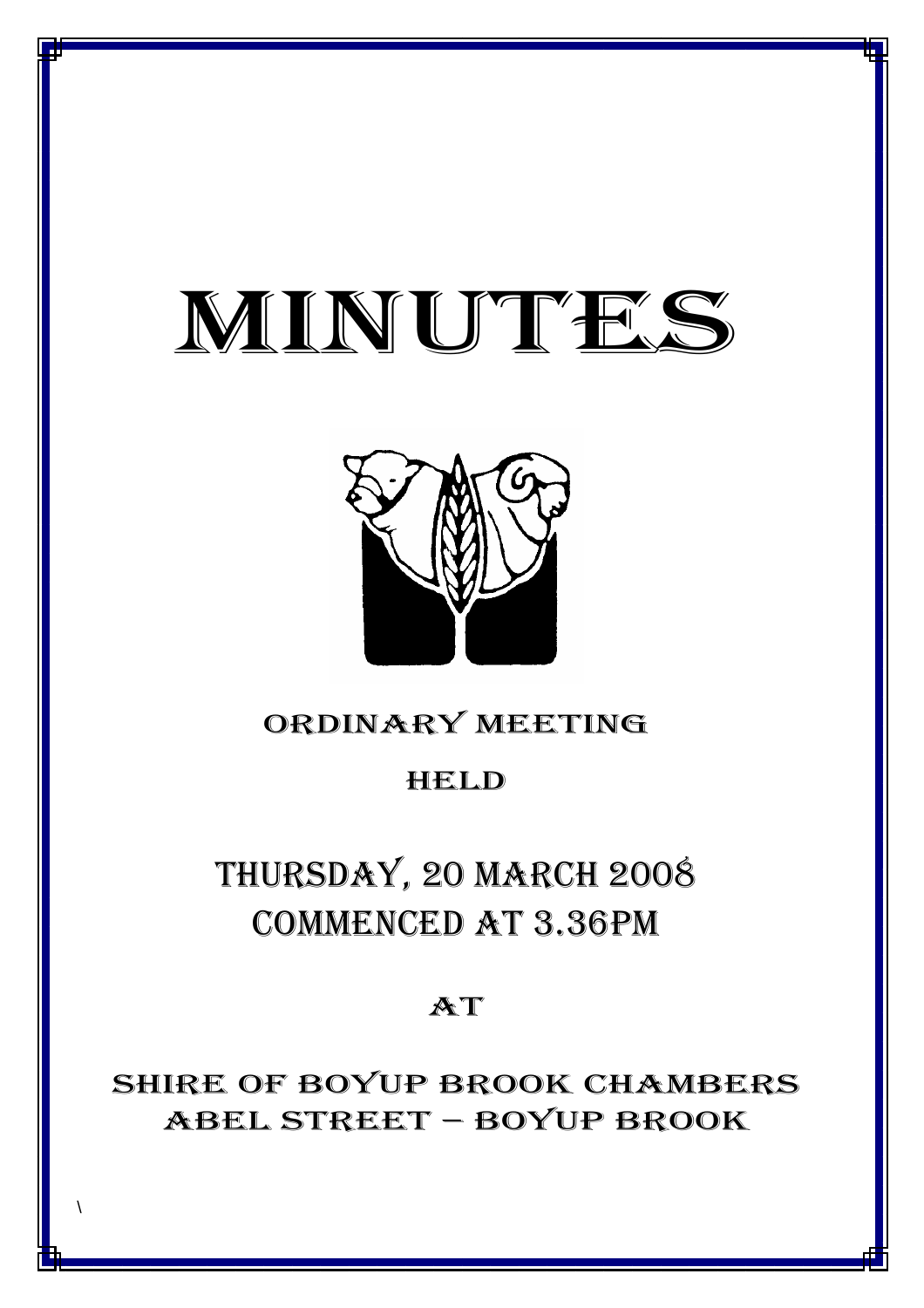### **TABLE OF CONTENTS**

| $\mathbf 1$     | RECORD OF ATTENDANCE/APOLOGIES/LEAVE OF ABSENCE PREVIOUSLY APPROVED 3 |  |
|-----------------|-----------------------------------------------------------------------|--|
| 2.              |                                                                       |  |
| 3.              |                                                                       |  |
| 4.              |                                                                       |  |
| 5.              |                                                                       |  |
| 6.              |                                                                       |  |
| 7.              |                                                                       |  |
| 7.1             | 7.1.1                                                                 |  |
| 7.2             | 7.2.1<br>7.2.2<br>7.2.3<br>7.2.4                                      |  |
| 7.3             | 7.3.1<br>7.3.2<br>7.3.3<br>7.3.4<br>7.3.5                             |  |
| 8.              |                                                                       |  |
| 9.              | URGENT BUSINESS - BY APPROVAL OF THE PRESIDENT OR A MAJORITY OF       |  |
| 10 <sub>1</sub> |                                                                       |  |
| 11.             |                                                                       |  |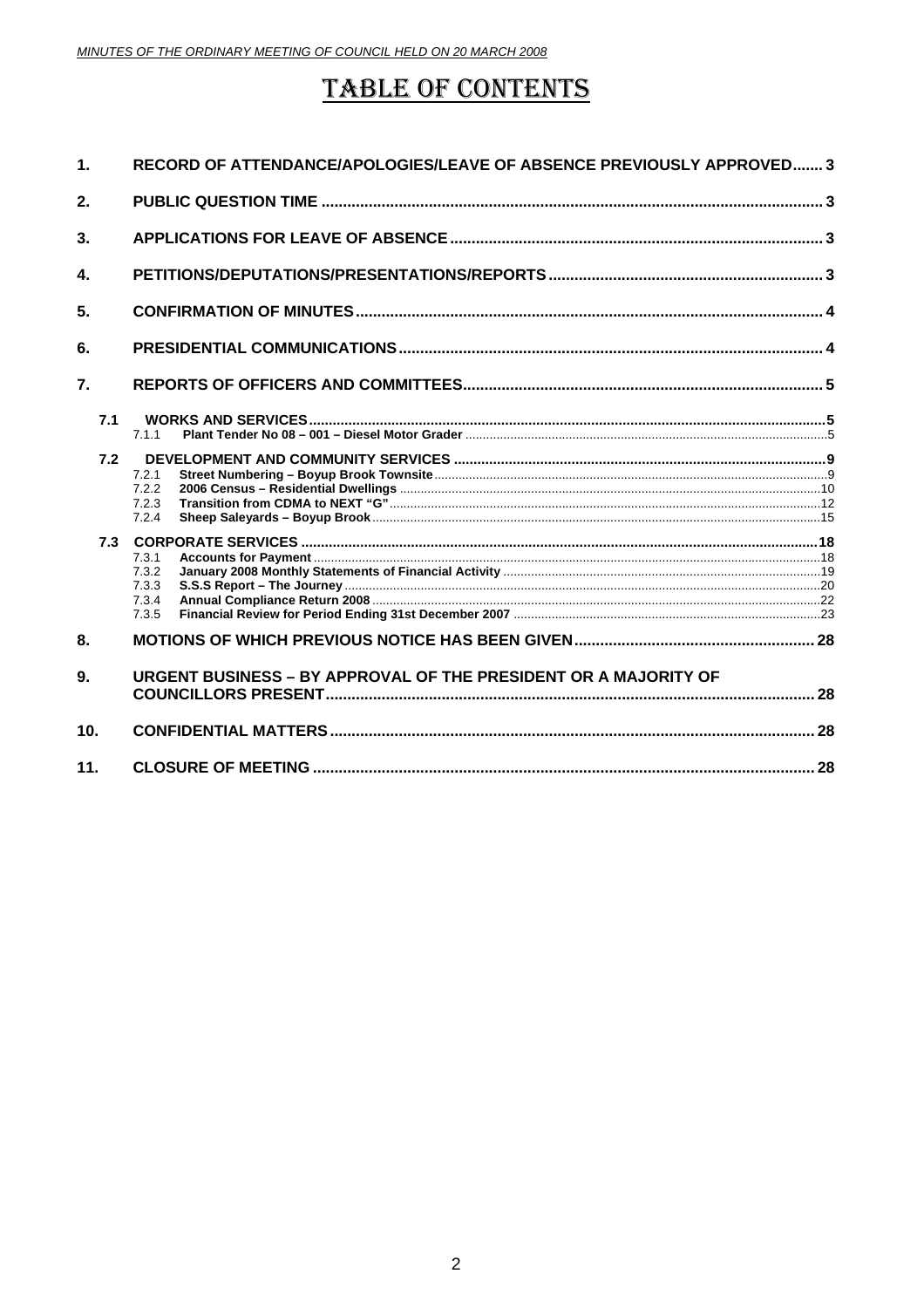### <span id="page-2-0"></span>**1. RECORD OF ATTENDANCE/APOLOGIES/LEAVE OF ABSENCE PREVIOUSLY APPROVED**

1.1 Attendance

Cr R Downing – Shire President Cr P Marshall – Deputy Shire President Cr T Ginnane Cr S Broadhurst Cr A Piper Cr B O'Hare Cr M Giles (3.37pm) Cr K Lamshed Cr E Muncey Mr P Durtanovich – Acting Chief Executive Officer Mr K Jones – Manager of Finance Mr J Eddy – Manager of Works and Services

#### 1.2 Apologies

Nil

#### 1.3 Leave of Absence

Nil

#### **2. PUBLIC QUESTION TIME**

2.1 Response to Previous Public Questions Taken on Notice

Nil

2.2 Public Question Time

Nil

### **3. APPLICATIONS FOR LEAVE OF ABSENCE**

Cr Giles arrived at 3.37pm.

Cr Giles advised he will be absent from the  $17<sup>th</sup>$  April 2008, Council Meeting.

### **4. PETITIONS/DEPUTATIONS/PRESENTATIONS/REPORTS**

Blackwood River Valley Marketing Association Report to Shire of Boyup Brook Council Meeting March 20 2008 By: Cr Broadhurst

- Because of demand both the Inland Loop Brochure and the Blackwood River Valley Booklet will need reprints within the next 12 months. Funding sources are being pursued for these.
- Intentions to produce a tear off pad with a map of the valley and information on 'Drives' and the places of interest that can be enjoyed on each route are being collated with an emphasis on 'time taken' rather than 'distance traveled'.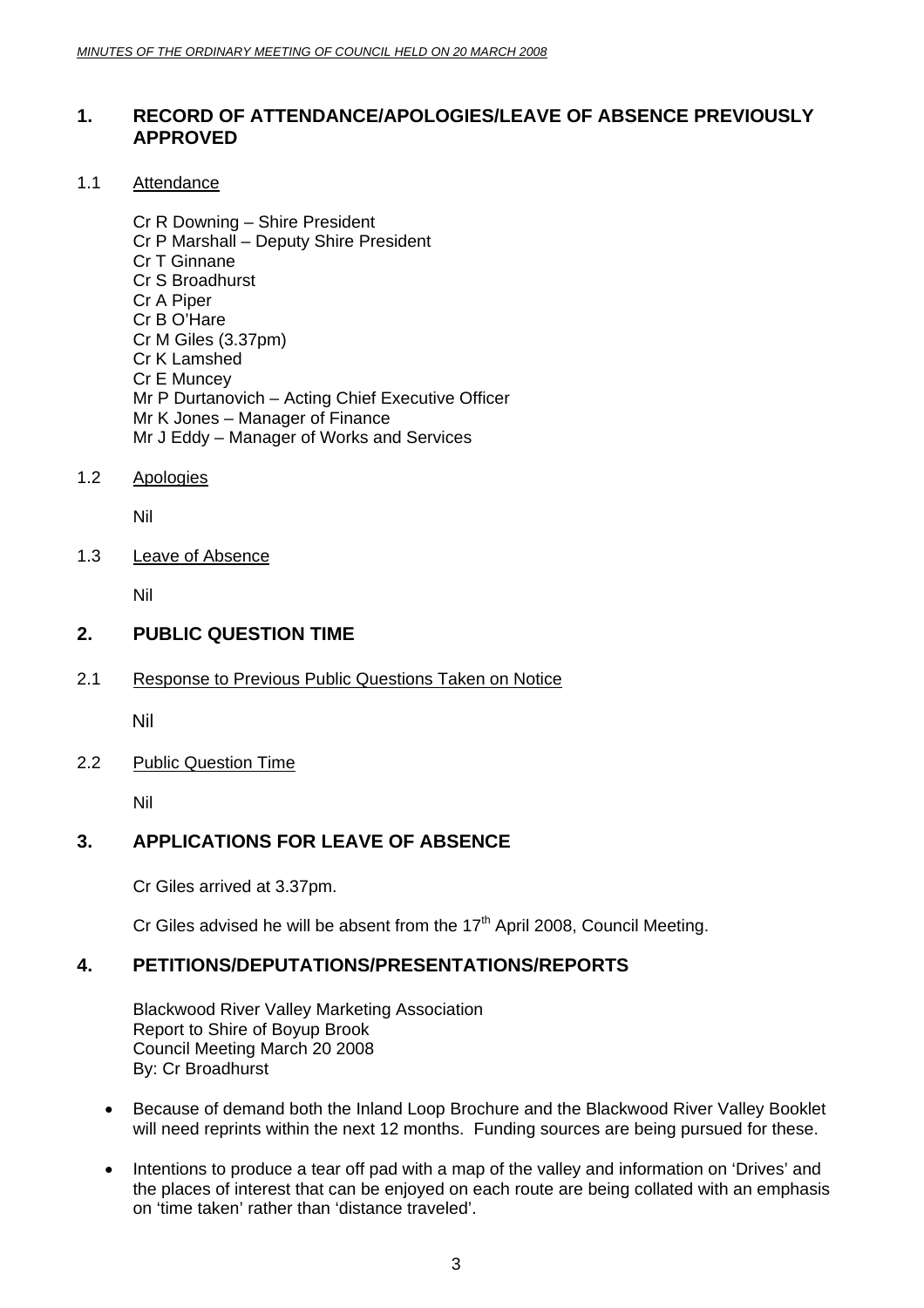#### <span id="page-3-0"></span>*MINUTES OF THE ORDINARY MEETING OF COUNCIL HELD ON 20 MARCH 2008*

- Have last weekend manned a stall at the Caravan and Camping weekend promoting the Blackwood River Valley Region. The two most frequently asked inquiries were about canoeing and kayaking opportunities and parking large enough for RV's and Motor homes and dump sites for silage.
- Tourism WA has announced certain discounts for services for centres that are Accredited.

Warren Blackwood Strategic Alliance Report to Shire of Boyup Brook Council Meeting 20 March 2008 By: Cr S Broadhurst

• Lyndon Rowe, Chairman of the Economic Regulations Authority, to attend the next meeting on 1<sup>st</sup> April. Please read the list of questions generated by the WBSA members and if you wish to add any other input contact Peter Hey ASAP with your queries.

Cr Marshall – Reported the document "The Journey" states the future of Local Government in the future.

#### **5. CONFIRMATION OF MINUTES**

5.1 **Minutes of the Ordinary Meeting of the Council held on 17 April 2008.** 

#### **MOVED:** Cr Piper SECONDED: Cr Broadhurst

**That the minutes of the Ordinary Meeting of the Council held on Thursday 20 March 2008, be confirmed as an accurate record subject to the following amendment.** 

Amendment – Item 7.2.3 "and a business relationship with saleyards" be added to the declaration of interest by Cr Piper.

#### **CARRIED 9/0**

- 5.2 **Minutes of the Special Council Meeting held on 12 March 2008.** 
	-

**MOVED: Cr Ginnane SECONDED: Cr Lamshed** 

That the minutes of the Special Meeting of Council held on Wednesday 12<sup>th</sup> March 2008, be **confirmed as an accurate record.**

#### **CARRIED 9/0**

### **6. PRESIDENTIAL COMMUNICATIONS**

6.1 As you will be aware Mr Tony Doust has resigned from his position of CEO of this Shire, and yesterday was his final day in our employ.

I feel that it should be recorded that the Shire Councillors appreciate the extra time and effort he has given to us, especially in the areas of accounting and office procedures, and in investigation and planning for building two houses for lease to GROH and one for our new yet to be appointed CEO. Mr Doust has definitely made a difference during his time as CEO.

- 6.2  $25<sup>th</sup>$  to 28<sup>th</sup> February attended an Emergency Management Australia course on Community Recovery at Mt Madecon, Victoria.
- 6.3  $6<sup>th</sup> March Represented the Shire Council, in company with Cr Ginnane and Mr Doust, at a$ Memorial Service for Mr Rob Walster form Shire President Bridgetown Greenbushes.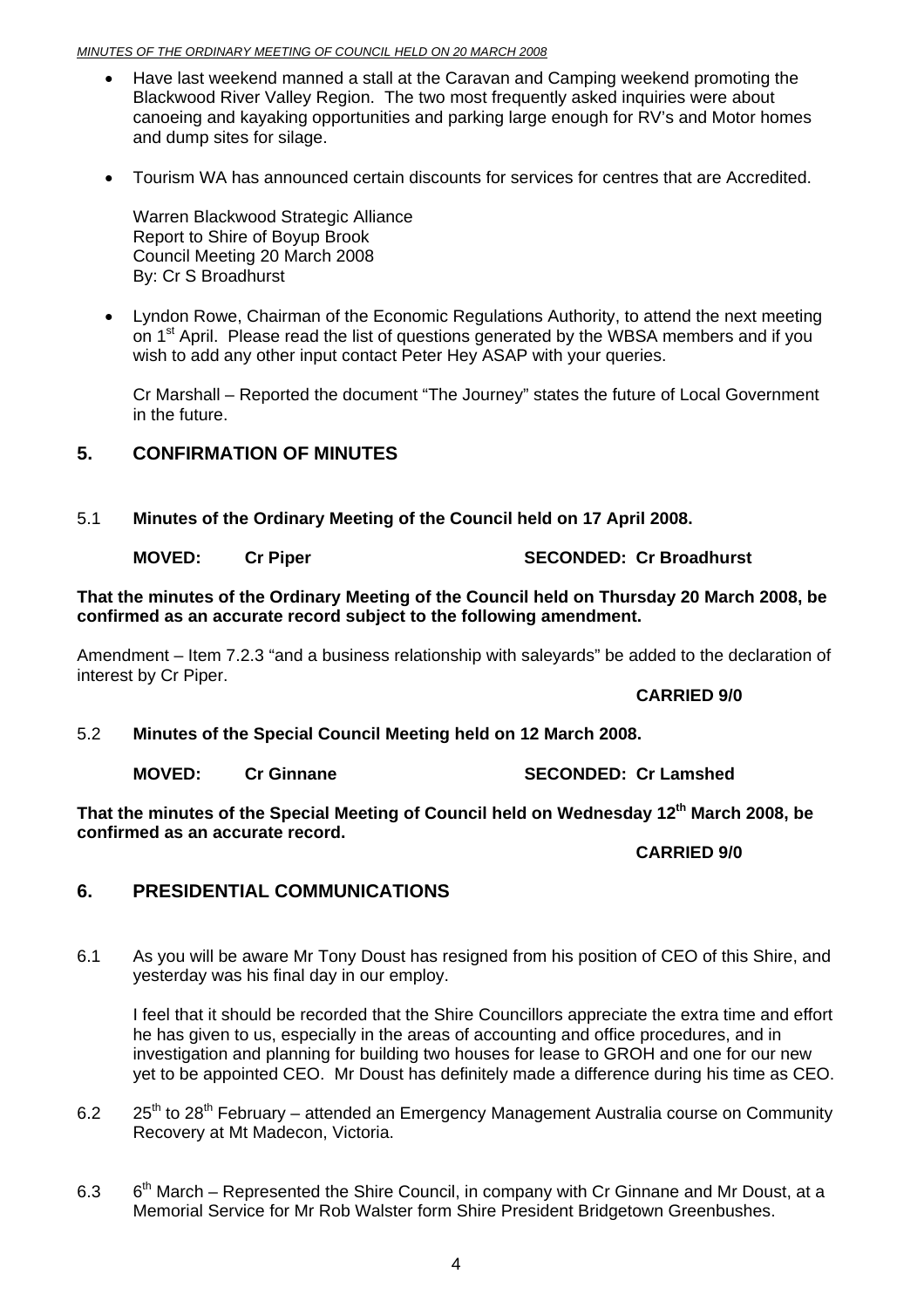- <span id="page-4-0"></span>6.4 11<sup>th</sup> March – Attended Youth Advisory Council presentation of a felted wall hanging, the result of one of their workshops.
- 6.5  $19<sup>th</sup>$  March Accompanied by Cr Marshall, attended a Systemic Sustainability Study for WA Local Government forum at Busselton Shire Council Chambers.
- 6.6 That a letter of congratulations to the Youth Advisory Committee from Council on the execution of the felted wall hanging and give them encouragement for the future.

#### **CARRIED 9/0**

### **7. REPORTS OF OFFICERS AND COMMITTEES**

#### **7.1 WORKS AND SERVICES**

#### 7.1.1 **Plant Tender No 08 – 001 – Diesel Motor Grader**

*File: EQ/57/001 Disclosure of Interest: Nil Date: 11 March 2008* 

*Location: Shire of Boyup Brook Applicant: Shire of Boyup Brook Author: John Eddy – Manager of Works & Services* 

#### **SUMMARY**

The 2007/2008 Plant Replacement Program allows for the replacement of a Diesel Motor Grader. This report recommends that the Council approve the tender submitted by CJD Equipment for the supply and delivery of a VOLVO – G930 DIESEL MOTOR GRADER.

#### **BACKGROUND**

Tender No 08 – 001 for the supply and delivery of a Diesel Motor Grader was advertised in the "West Australian" newspaper on Saturday 19 January 2008.

Tenders closed at 4.00pm on Thursday 7 February 2008 with the following tenders received:-

- C.J.D Equipment
- Hitachi Construction Equipment
- Westrac Equipment Pty Ltd

Tender 08 – 001 was called to supply and deliver a new Diesel Motor Grader and trade the Shire's 1992 – 120G Caterpillar Grader BU-5670.

#### **TENDER NO 08 – 001 – DIESEL MOTOR GRADER** (All prices include GST).

The highlighted tender is the recommended purchase.

| Company   | Grader | Net Power    | <b>Full Warranty</b> | Power     | Price     | Access   | Trade-In | Change    |
|-----------|--------|--------------|----------------------|-----------|-----------|----------|----------|-----------|
|           |        | KW-          |                      | Train     |           |          |          | Over      |
|           |        |              |                      | Warranty  |           |          |          |           |
| C.J.D     | Volvo  | $116 - Low$  | 12 months            | 36 months | \$323,400 | \$620.00 | \$55,000 | \$269,020 |
| Equipment | G930   | 145 - High   |                      |           |           |          |          |           |
| Hitachi   | John   | $108 - Low$  | 12 months            | 36 months | \$329,442 | \$346.50 | \$55,000 | \$274,788 |
| Const.    | Deere  | 138 - High   |                      |           |           |          |          |           |
| Equip     | 670D   |              |                      |           |           |          |          |           |
| Westrac   | Cater- | 103<br>- Low | 36 months            | 36 months | \$360,437 |          | \$41,800 | \$318,637 |
|           | pillar | 129 - High   |                      |           |           |          |          |           |
|           | 120M   |              |                      |           |           |          |          |           |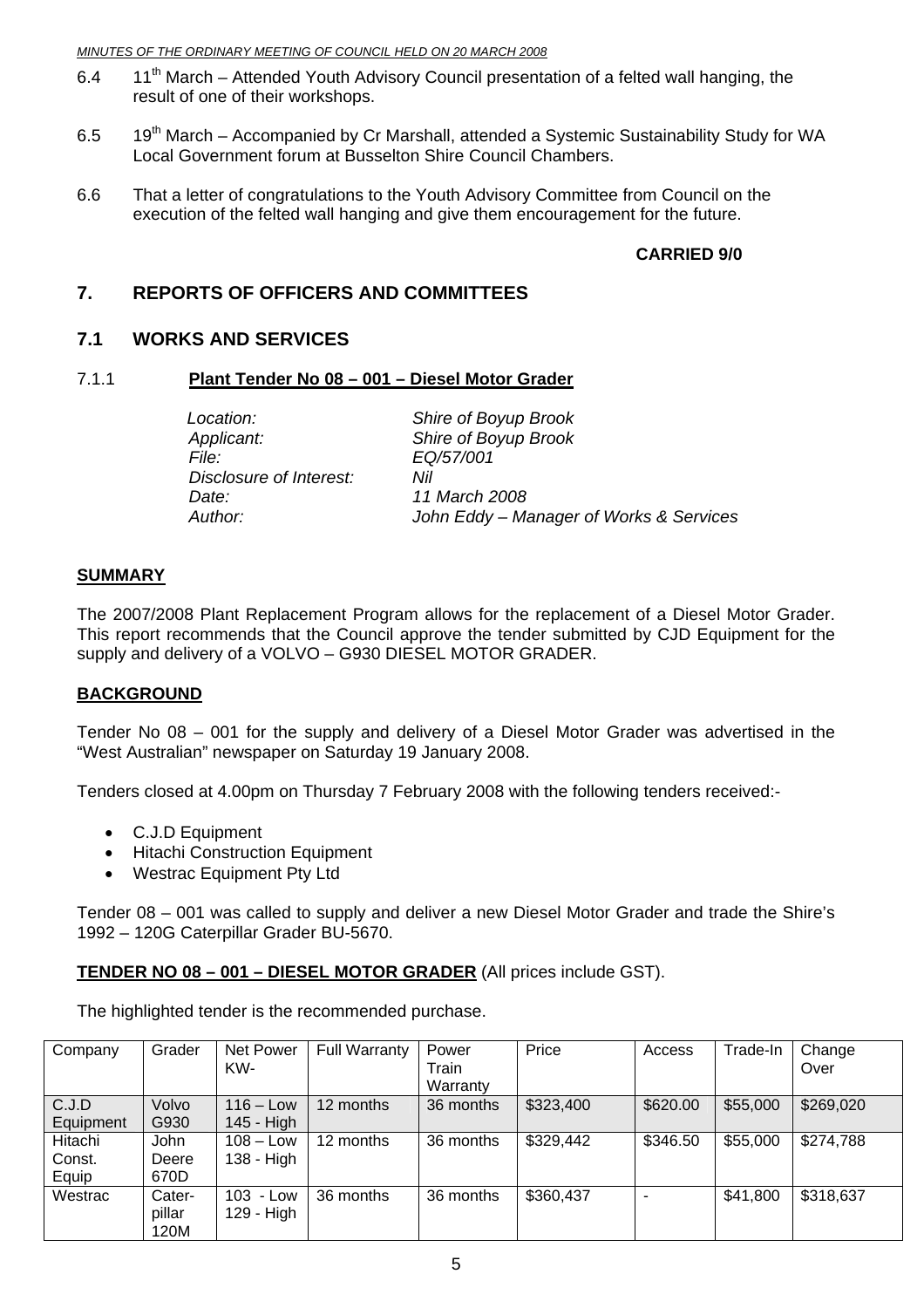#### **COMMENT**

The machines offered by the three tenders were assessed by the Works Supervisor and plant operators in accordance with the following Evaluation Assessment criteria:-

| <b>Factor</b>                    | Weighting      | <b>Priority</b> | <b>Evaluation Criteria</b>                                                                                                                           |
|----------------------------------|----------------|-----------------|------------------------------------------------------------------------------------------------------------------------------------------------------|
| <b>Tender Pricing</b>            | 3              | High            |                                                                                                                                                      |
| Product<br>Mandatory<br>Features | 3              | High            | Product feature essential<br>undertake<br>to<br><b>Specifications</b><br>required function.<br>conformance. Response and detail to<br>specification. |
| Warranty                         | 2              | Medium          | Assessed on past performance.<br>Warranty<br>period offered                                                                                          |
| Delivery                         | 2              | Medium          |                                                                                                                                                      |
| <b>Service Facilities</b>        | $\overline{2}$ | Medium          | Ease of vehicle servicing.<br>Availability of<br>spare parts. Number of technical support<br>staff available.                                        |
| <b>Operator Ergonomics</b>       | $\overline{2}$ | Medium          | operation/controls.<br>Operator<br>Ease of<br>comfort.                                                                                               |

This assessment matrix allows the tenders to be evaluated in an unbiased manner where the tenderer with the highest overall points may be considered to be the most advantageous tender. This is to be used as a guide only during the assessment and is not necessarily binding. The scoring system is based on the following:-

| <b>Tender Price</b>               | <b>Score</b>   |
|-----------------------------------|----------------|
| Within 10% of the lowest price    | 3              |
| $10 - 20\%$ of the lowest price   | $\overline{2}$ |
| Above 20% of the lowest price     | 1              |
|                                   |                |
| <b>Mandatory Product Features</b> | <b>Score</b>   |
| All requirements met              | 3              |
| Most requirements not met         | $\overline{2}$ |
|                                   |                |
| <b>Warranty</b>                   | <b>Score</b>   |
| Excellent                         | 3              |
| Good                              | $\overline{2}$ |
| Moderate                          | 1              |
|                                   |                |
| <b>Delivery</b>                   | <b>Score</b>   |
| Within one month                  | 3              |
| One to two months                 | $\overline{2}$ |
| Not stated/                       | 1              |
|                                   |                |
| <b>Service Facilities</b>         | <b>Score</b>   |
| Excellent                         | 3              |
| Good                              | $\overline{2}$ |
| Moderate                          | 1              |
|                                   |                |
| <b>Operator Ergonomics</b>        | <b>Score</b>   |
| Excellent                         | 3              |
| Good                              | $\overline{2}$ |
| Moderate                          | 1              |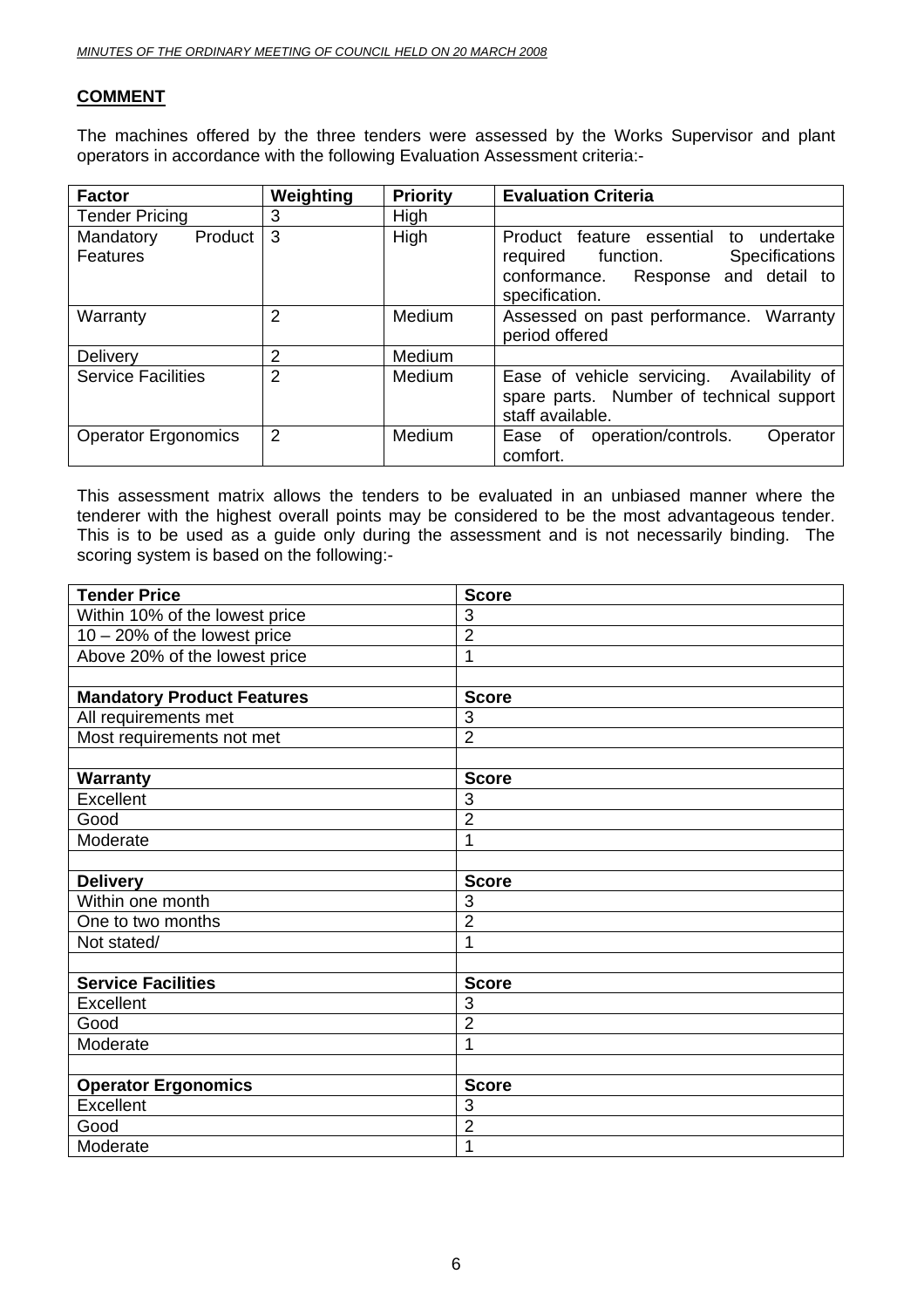| <b>Criteria</b>     | <b>Priority</b> | Weight         | <b>Score</b>   | <b>Total</b> | <b>Comments</b>               |
|---------------------|-----------------|----------------|----------------|--------------|-------------------------------|
| <b>Tender Price</b> | High            | 3              | 3              | 9            | <b>Lowest Price</b>           |
| Mandatory           | High            | 3              | 3              | 9            | <b>Meets Specifications</b>   |
| product             |                 |                |                |              |                               |
| features            |                 |                |                |              |                               |
| Warranty            | Medium          | $\overline{2}$ | $\overline{2}$ | 4            | 12 months/2500 hrs            |
| Delivery            | Medium          | 2              | 3              | 6            | 4 weeks                       |
| Service             | Medium          | $\overline{2}$ | 3              | 6            | <b>Bunbury Service Centre</b> |
| facilities          |                 |                |                |              |                               |
| Operator            | Medium          | $\overline{2}$ | 3              | 6            | Excellent                     |
| Ergonomics          |                 |                |                |              |                               |
| <b>Total Score</b>  |                 |                |                | 40           |                               |

#### Tender 08 – 001. **CJD Equipment – Volvo G- 930.**

#### Tender 08 – 001. **Hitachi Construction Equipment – John Deere – 670 D.**

| <b>Criteria</b>     | <b>Priority</b> | Weight         | <b>Score</b> | <b>Total</b> | <b>Comments</b>               |
|---------------------|-----------------|----------------|--------------|--------------|-------------------------------|
| <b>Tender Price</b> | High            | 3              | 3            | 9            | 2% above lowest price         |
| Mandatory           | High            | 3              | 3            | 9            | <b>Meets Specifications</b>   |
| product             |                 |                |              |              |                               |
| features            |                 |                |              |              |                               |
| Warranty            | <b>Medium</b>   | 2              | $\mathbf{2}$ | 4            | 12 months / unlimited hours   |
| Delivery            | Medium          | 2              | $\mathbf{2}$ | 4            | $6 - 8$ weeks                 |
| Service             | <b>Medium</b>   | $\overline{2}$ | 3            | 6            | <b>Bunbury Service Centre</b> |
| facilities          |                 |                |              |              |                               |
| Operator            | <b>Medium</b>   | 2              | $\mathbf{2}$ | 4            | Good                          |
| Ergonomics          |                 |                |              |              |                               |
| <b>Total Score</b>  |                 |                |              | 36           |                               |

### **Tender 08 – 001 Westrac Equipment – Caterpillar – 120 M.**

| <b>Criteria</b>                  | <b>Priority</b> | Weight         | <b>Score</b> | <b>Total</b>   | <b>Comments</b>                    |
|----------------------------------|-----------------|----------------|--------------|----------------|------------------------------------|
| <b>Tender Price</b>              | High            | 3              | $\mathbf{2}$ | 6              | 18% above lowest price             |
| Mandatory<br>product<br>features | High            | 3              | 3            | 9              | <b>Meets Specifications</b>        |
| Warranty                         | Medium          | 2              | 3            | 6              | 36 months/ 6000 HRS                |
| Delivery                         | <b>Medium</b>   | $\overline{2}$ |              | $\overline{2}$ | 20 - 22 weeks                      |
| Service<br>facilities            | <b>Medium</b>   | $\overline{2}$ | 3            | 6              | <b>Bunbury Service Centre</b>      |
| Operator<br>Ergonomics           | Medium          | 2              | $( - )$      | $(-)$          | Unknown at time of writing report. |
| <b>Total Score</b>               |                 |                |              | (29)           |                                    |
|                                  |                 |                |              |                |                                    |

The lowest and recommended tender for the replacement of the Shire's grader was C.J.D Equipment. All available graders have been assessed by a panel comprising of:-

- Machine operators J Fenwick and M Brlevich
- Works Supervisor T Bogar

All available machines were assessed under working conditions and the panel was unanimous in their decision to recommend the VOLVO G930 motor grader.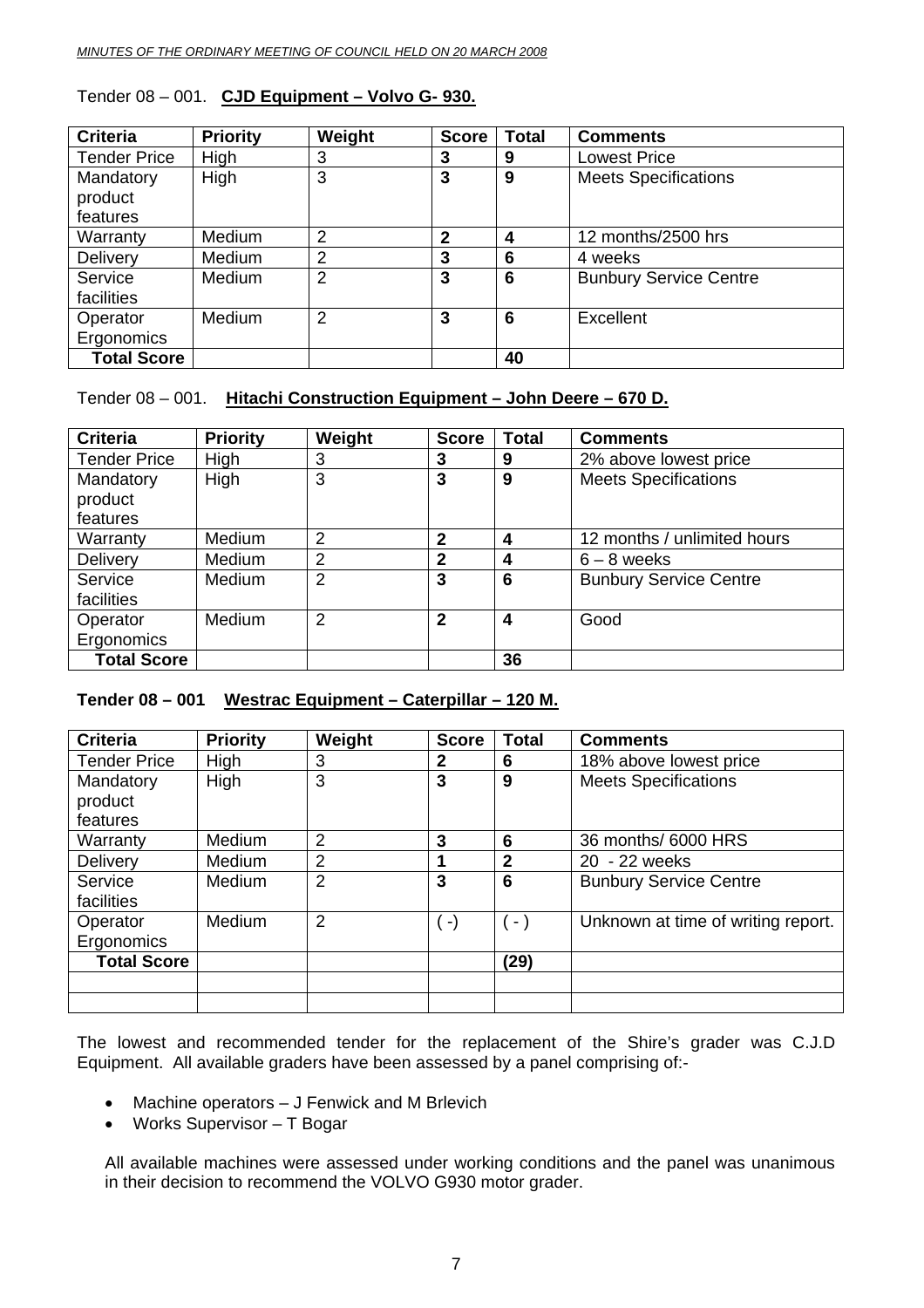Key factors in the recommendation of the Volvo G930 motor grader were:-

- Power More powerful grader during construction works and maintenance grading.
- Weight Heavier operating weight leads to a more productive machine, weight reduces bounce.
- Torque Higher maximum torque than other graders.
- Load sensing hydraulic system.
- Hydraulic fan system reduces fuel consumption.
- Contronic monitoring system computer system that downloads information on machines performance and operation techniques.
- Low decibel rating internally and externally.
- Latest model machine.
- Good cab design, controls very smooth, more vision forward and rear of machine.
- Hydraulic hoses common size throughout machine, spare hoses cover all breakages.
- Better designed and stronger rippers compared to other machines.
- Easy access to motor compartment and radiator systems.
- Service backup and reliability (CJD Equipment has a branch in Bunbury overnight parts delivery).

#### **CONSULTATION**

Works Supervisor and Grader Operators.

#### **STATUTORY ENVIRONMENT**

Local Government Act 1995 – Section 3.57 – Tenders for providing goods and services. Local Government (Functions & General) Regulations 1996 – Part 4.

#### **POLICY IMPLICATIONS**

Purchasing Policy –  $F - 03$ .

#### **FINANCIAL IMPLICATIONS**

Funding is allocated in the 2007/2008 budget ( changeover cost without GST \$245,000). (Plant Replacement Program).

#### **STRATEGIC IMPLICATIONS**

Complies with the Shire of Boyup Brook 10 Year Plant Replacement Program to maintain and update the Shire's operational items of plant.

#### **VOTING REQUIREMENTS**

Simple Majority

#### **COUNCIL DECISION AND OFFICER RECOMMENDATION**

**MOVED: Cr Ginnane SECONDED: Cr Piper and SECONDED: Cr Piper** 

**That the Tender submitted by C.J.D Equipment for the supply and delivery of a VOLVO G-930 Diesel Motor Grader and trade-in of the Caterpillar 120G Grader BU 5670, at the changeover cost including GST of \$269,020 (without GST \$ 244,564), be accepted.**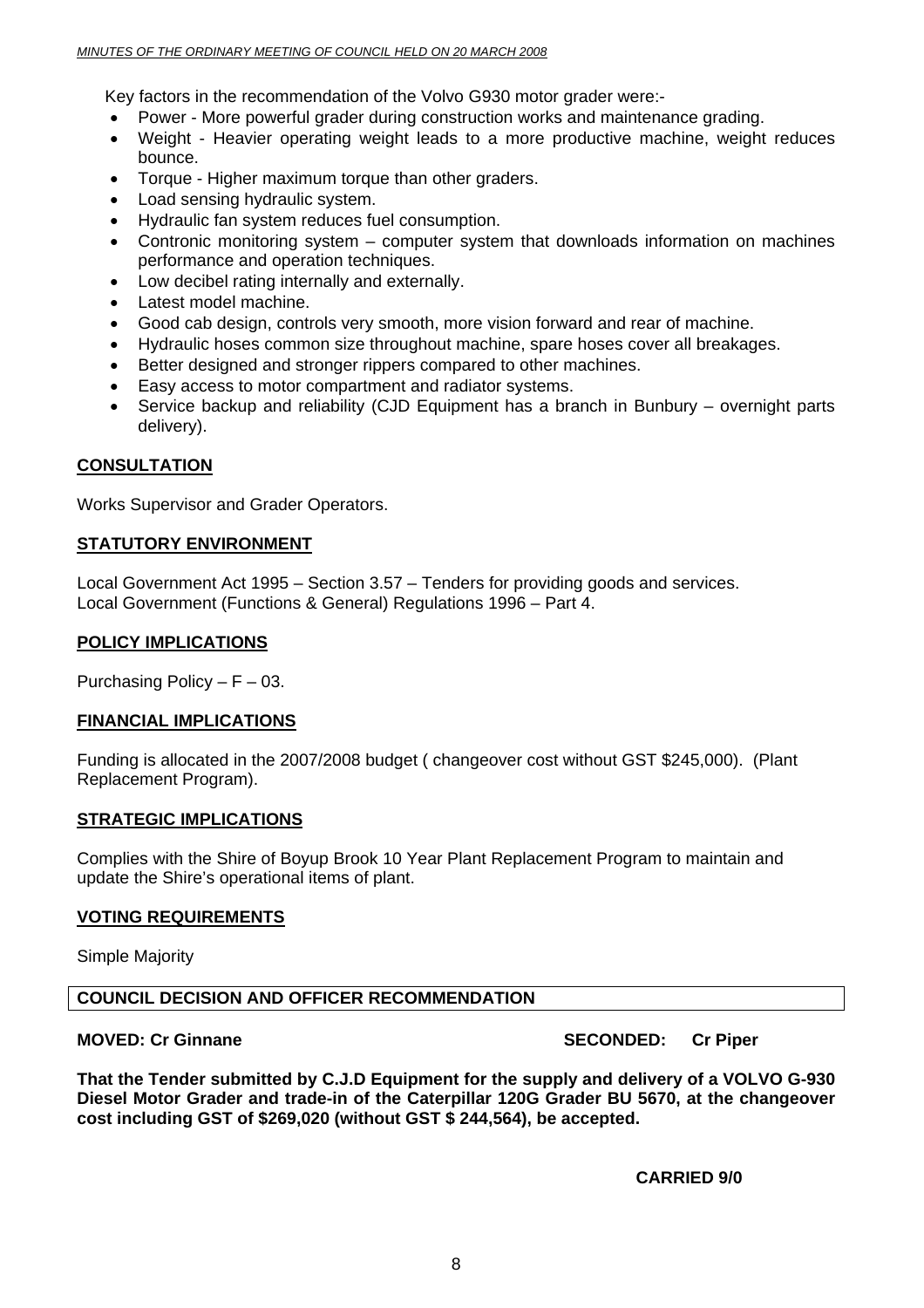### <span id="page-8-0"></span>**7.2 DEVELOPMENT AND COMMUNITY SERVICES**

#### 7.2.1 **Street Numbering – Boyup Brook Townsite**

*File: RD/35/006 Disclosure of Interest: Nil Date: 13th March 2008* 

*Location: Boyup Brook Townsite Applicant: Lions Club of Boyup Brook Author: Tony Doust – Chief Executive Officer* 

#### **SUMMARY**

To consider a request from the Lions Club of Boyup Brook for approval to place painted street numbers on the kerbing within the Boyup Brook Townsite. The report recommends approval.

#### **BACKGROUND**

The Lions Club of Boyup Brook has submitted the following:-

*"On behalf of President Tom and the Members of the Boyup Brook Lions Club I have been asked to write to you regarding a project that we the Members would like you to consider.* 

*If I may explain; during November 2007 we received some correspondence from the St John Ambulance Committee regarding the lack of identifiable home signage. This matter was raised at our December meeting and tabled to be investigated in the New Year.* 

*After some study and research into the logistics and, cost of zinc numbers and paint for this exercise; we have decided that the project was a viable one and, could be carried out by the Members of Lions with the help of the volunteer Ambulance personal.* 

*The Lions have the resources to pay for this project and would seek only your permission to complete this service. We estimate the cost to our Club would be approximately \$1500.00.* 

*Thank you for your time and consideration; we look forward to your decision and reply."* 

#### **COMMENT**

The numbering of properties within Townsites in the manner outlined has been implemented in many towns throughout Western Australia.

It is recommended that the Club be given approval to undertake this project and the Chief Executive Office in conjunction with the club determine the best possible location on the kerbing for the numbers.

#### **CONSULTATION**

Nil

#### **STATUTORY ENVIRONMENT**

Nil

#### **POLICY IMPLICATIONS**

Nil

Keith Jones – Impartiality interest.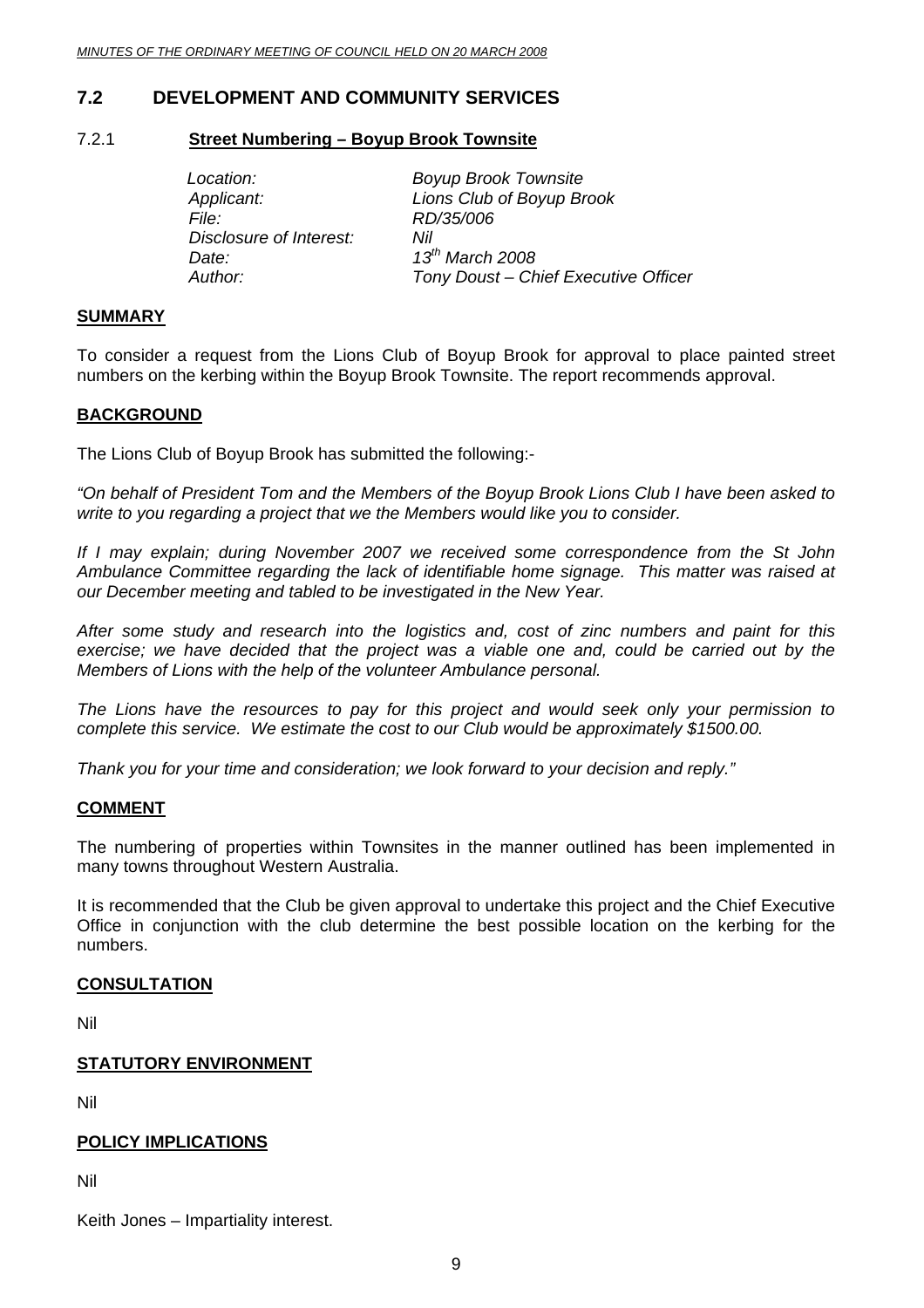#### <span id="page-9-0"></span>**FINANCIAL IMPLICATIONS**

Nil

#### **STRATEGIC IMPLICATIONS**

The provision of numbers in a uniform position will greatly assist in locating properties in the townsite of Boyup Brook.

#### **VOTING REQUIREMENTS**

Simple Majority

#### **COUNCIL DECISION AND OFFICER RECOMMENDATION**

#### **MOVED:** Cr Broadhurst **SECONDED:** Cr Muncey

**The Lions Club of Boyup Brook be granted approval to install (paint) property street numbers on kerbing throughout the townsite of Boyup Brook, subject to consulting with the Chief Executive Officer about the best possible location of the numbers.** 

#### **CARRIED 9/0**

#### 7.2.2 **2006 Census – Residential Dwellings**

| Location:               | Shire of Boyup Brook                   |
|-------------------------|----------------------------------------|
| Applicant:              | <b>Australian Bureau of Statistics</b> |
| <i>File:</i>            | GR/31/008                              |
| Disclosure of Interest: | Nil                                    |
| Date:                   | $13^{th}$ March 2008                   |
| Author:                 | Tony Doust, Chief Executive Officer    |

#### **SUMMARY**

To consider the latest response from the Australian Bureau of Statistics on the Shire's concern about the inaccuracies of the 2006 census. The report recommends that no further action be taken at this time.

#### **BACKGROUND**

As Council is aware, concern was expressed to the Australian Bureau of Statistics (ABS) particularly about the number of dwellings in the 2006 census for the Shire of Boyup Brook.

A number of letters have been sent to ABS Regional Director WA about this and the Chief Executive Officer has also met with the Director, Mr Michael Tindall.

The following letter has now been received from Mr Tindall:-

*"Thank you for your letter of 7 February following up on our meeting of 25 January.* 

*As we discussed at the meeting, the published Census figures are not adjusted by the ABS. They represent the numbers that were actually counted on Census night in 2006.* 

*I appreciate the work that your Shire has done to identify dwellings in the Shire. That work has clearly demonstrated the value of information held by local governments and the value of working closely with local governments in the lead up to the 2011 Census. The ABS appreciated that, despite our best efforts, dwellings may be missed. One of the reasons that we undertake a Post Enumeration Survey (PES) after the Census is to give us an estimation of the extent of dwelling undercount. Because of this undercount margin, small variations in numbers between censuses at*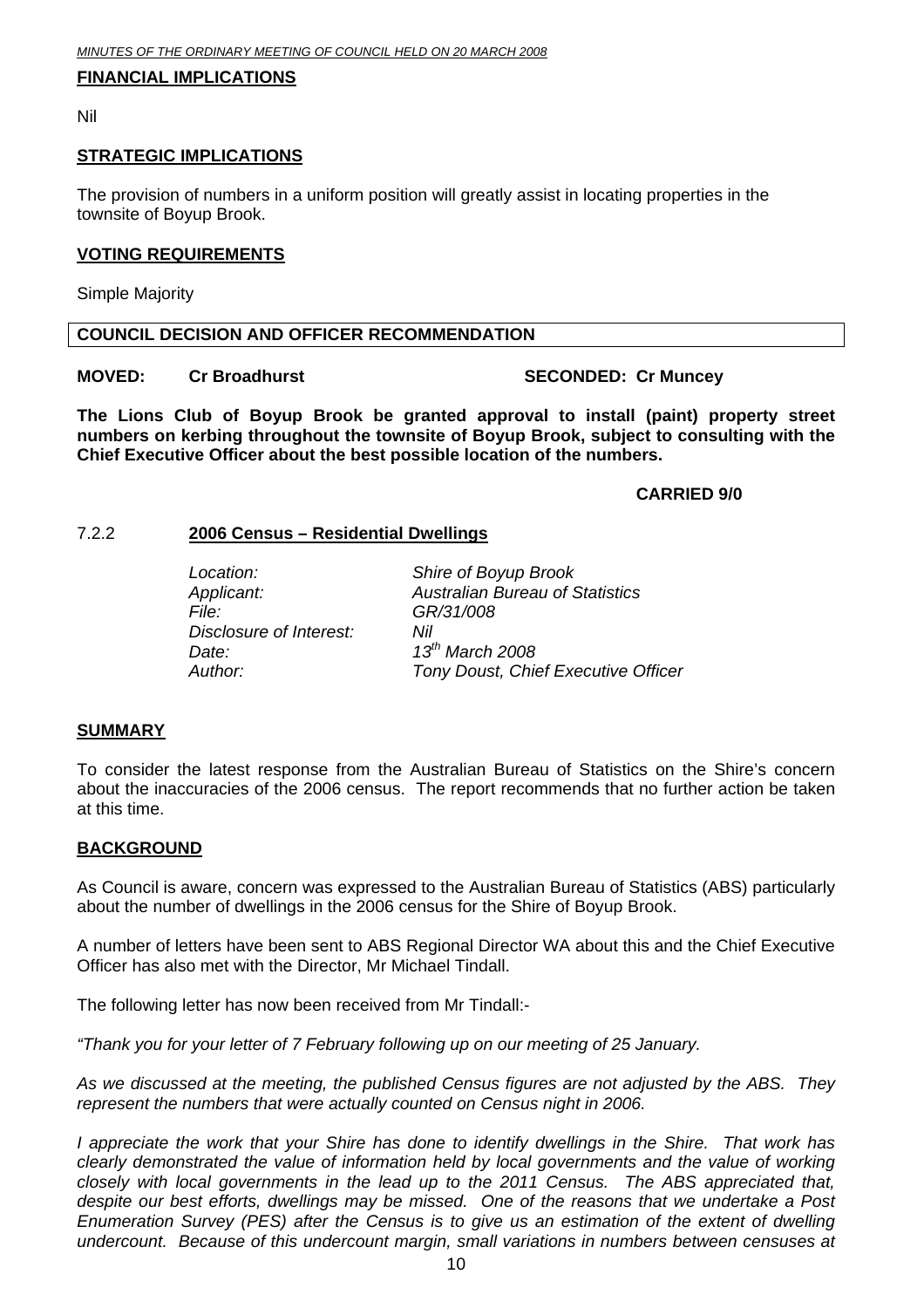#### *MINUTES OF THE ORDINARY MEETING OF COUNCIL HELD ON 20 MARCH 2008*

*the very small area level (as was the case in the Shire of Boyup Brook) will not conclusively demonstrate that dwellings have either increased or decreased.* 

*The other major source for population information is the Estimated Resident Population (ERP). The ERP figures, which are considered the more important source by the Grants Commission and other State Government agencies, use additional information to adjust the Census counts to determine the resident population for local government areas. Following your representations we have checked the ERP figures for Boyup Brook Shire and find that the published figures generally align with other sources such school enrolments, Medical registrations and electoral rolls. That is, dwellings may have been missed in the Census count, but we believe the adjustments made to form the ERP fairly reflect the population of Boyup Brook.* 

*The following table shows the Census and ERP figure for Boyup Brook.* 

|      | <b>Census Count</b> | Estimated                  | Difference      |
|------|---------------------|----------------------------|-----------------|
|      | (Usual Residence)   | <b>Resident Population</b> | Census (UR) and |
| 2001 | 1590                | 1642                       | 3.2%            |
| 2006 | 1497                | 1552                       | 4/9%            |

*Unlike the ERP, the ABS does not estimate the number of numbers of dwellings either at the national or local area level. Therefore, while I appreciate that you would like to see dwelling numbers adjusted for the Shire of Boyup Brook, there is no mechanism existing for systematically making that adjustment and publishing it.* 

*The fire map that you provided will be very useful in planning for the 2011 Census. We will pass this onto the 2011 Census Planning team and the Regional Statistics group within the ABS.* 

*Finally, I would like to thank you for the interest and work you have put in to improve the population counts for Boyup Brook. I look forward to working with Boyup Brook Shire in the lead up to the 2011 Census to achieve a good result for that Shire."* 

#### **COMMENT**

Whilst the outcome has not achieved any adjustment, the Chief Executive Officer believes the Shire has received acknowledgement that there is an error although there is no mechanism to change the information published in the 2006 census.

The Chief Executive Officer feels there is no further action that can be taken at this time.

It is important that the Shire work with the ABS prior to the 2011 census to ensure the best available information is provided to maximize the completion of census forms by all the residents of the Shire.

#### **CONSULTATION**

Australian Bureau Statistics

#### **STATUTORY ENVIRONMENT**

Nil

#### **POLICY IMPLICATIONS**

Nil

#### **FINANCIAL IMPLICATIONS**

Nil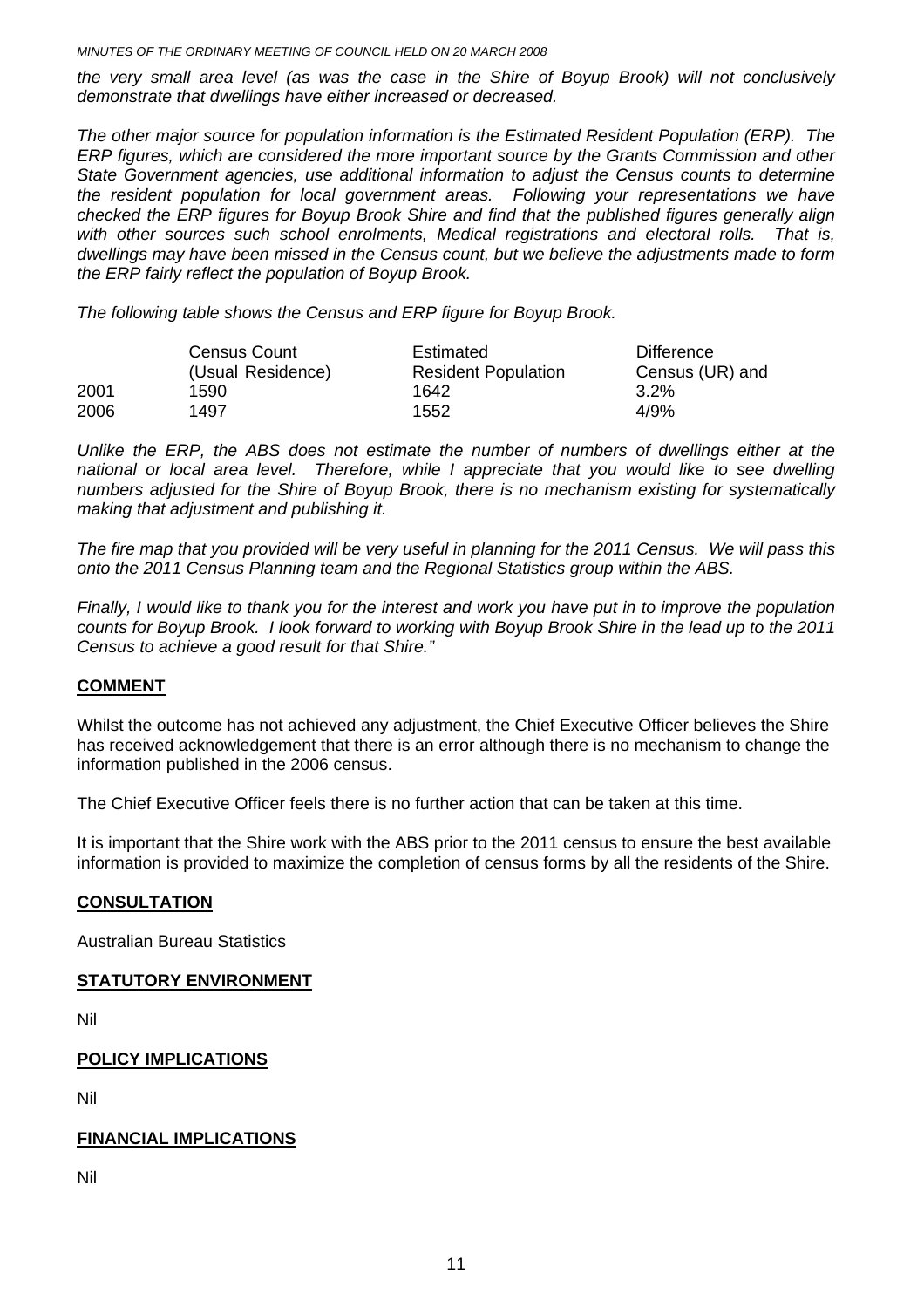#### <span id="page-11-0"></span>**STRATEGIC IMPLICATIONS**

It is extremely important that the ABS data is accurate to ensure the information published provided is correct.

#### **VOTING REQUIREMENTS**

Simple Majority

#### **COUNCIL DECISION AND OFFICER RECOMMENDATION**

#### **MOVED: Cr Ginnane SECONDED: Cr Broadhurst**  SECONDED: Cr Broadhurst

**That the information be received.**

#### **CARRIED 9/0**

#### 7.2.3 **Transition from CDMA to NEXT "G"**

 *Location: Australia Applicant: Telstra Country Wide File: IM/20/005 Disclosure of Interest: Nil Date: 13th March 2008* 

*Author: Tony Doust, Chief Executive Officer* 

#### **SUMMARY**

To consider a letter from the Southern Area General Manager of Telstra Country Wide about the transition from CDMA to Next "G". This report recommends that a response be made to the Minister.

#### **BACKGROUND**

The following letter has been received from Mr Ray Phip, General Manager Southern WA Telstra Country Wide:-

*"On Monday 11 February 2008, Telstra Country Wide Group Managing Director, Geoff Booth, joined the Minister for Broadband, Communications and the Digital Economy, Senator Stephen Conroy, at a meeting of stakeholder groups to gather their views on the transition from the CDMA network the Next GTM network.* 

*Local Government was represented at the meeting by the Australian Local Government Association.* 

*During the meeting, the Minister advised stakeholders that if they had any additional feedback to provide him on the transition from the CDMA network to the Next GTM network that it should be submitted no later than 11 March 2008.* 

*While Telstra has worked closely with the Shire of Boyup Brook to ensure a smooth transition to the Next GTM network, if you do have any ongoing issues please let me know as soon as possible so they can be addressed. Given the investment that Telstra has made in bringing the benefit of coverage and data speeds available on the Next GTM network, I would also appreciate advice on any positive experiences or benefits you council is enjoying after moving to the Next GTM network.* 

Local Government has been a vocal advocate for the deployment of infrastructure in regional *Australia to facilitate new broadband access. I would like to update you on two announcements that Telstra has recently made that highlight how Telstra is both extending broadband access and making very significant progress in the provision of metro-equivalent broadband services to regional Australia.*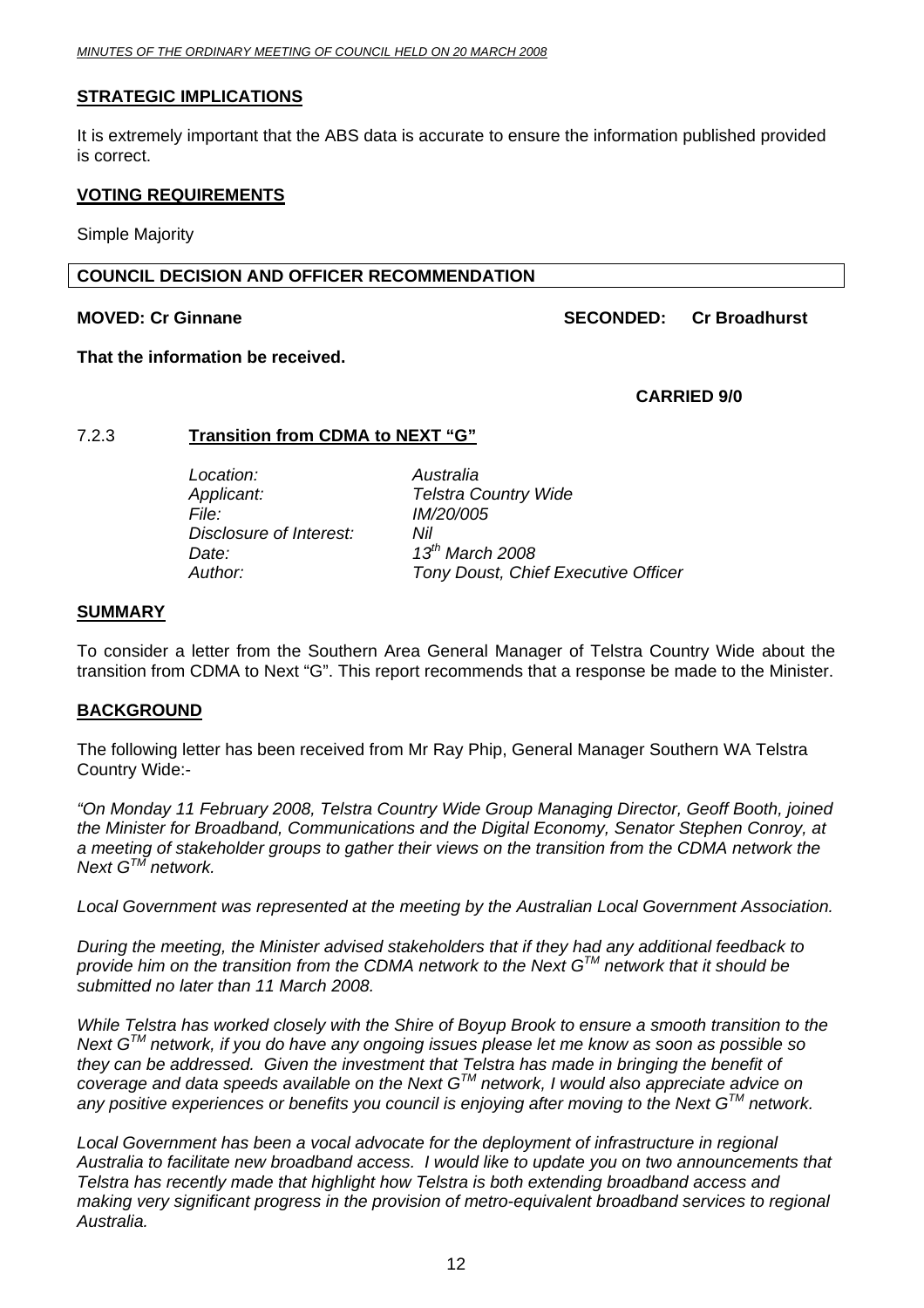*On 6 February 2008, Telstra announced it would activate high-speed ADSL2+ broadband at more than 900 telephone exchanges across Australia over the next 6 months. These exchanges serve more than 2.4 million consumers.* 

*High-speed ADSL+ broadband can provide network speeds of up to 20 Megabits per second (Mbps) depending on factors including the distance of a user from the exchange. ADSL2+ can provide speeds of 12 to 20 Mbps to users within 1.5 kilometres of an exchange, and approximately 8 Mbps to users three kilometers from an exchange. These speeds are up to 350 times faster than a standard 56kbps dial-up connection, and up to 78 times faster than a standard 256kbps ADSL connection.* 

*The second announcement was the further expansion of the Next GTM network, which now has 6,400 sites and provides voice and wireless broadband coverage to 99% of the population\* and over 2 million square kms of the Australian landmass. Telstra has announced a Next GTM evolution roadmap which will deliver customers network speeds of up to 21 Mbps in-a world first-and 42 Mbps in 2009 using HSPA+ technology.* 

*I take this opportunity to highlight and contrast what Telstra is already achieving with its own investments in regional Australia with what OPEL has claimed it will achieve with close to \$1 billion of taxpayers' money.* 

*OPEL has said it will use close to \$1 billion of taxpayer money to build 1,361 WiMAX sites to take non-mobile wireless broadband to around 600,000 sq kms, and take ADSP 2+ to 312 exchanges.* 

*Compare this to what Telstra has already achieved with its own investment – 6,400 Next GTM network sites providing truly mobile wireless broadband to over 2 million sq kms (three times the size of OPEL) and the provision of ADSL 2+ to 900 new exchanges (almost three times the number of OPEL).* 

*It should also be noted that not one person is yet to benefit from the nearly \$1 billion of government funding some eight months after OPEL was awarded the tender.* 

*Telstra believes that the Broadband Connect Infrastructure Program funding awarded to OPEL is the single largest grant of public money ever to a corporate body. If spend wisely, this funding could have made enormous inroads in bringing metro equivalent broadband services to many parts of rural and remote Australia. However, it is likely to be completed wasted if it provided to OPEL to simply duplicate existing services.* 

*With the rollout of the Next GTM network and the widespread switch on of ADSL 2+, Telstra has taken giant steps to providing metro-equivalent services in regional Australia. It should be a matter of grave concern to all taxpayers that the Broadband Connect Infrastructure Program funding awarded to OPEL will do little or nothing to provide improved access to broadband services in those areas that actually need it.* 

*If you feel strongly about how this funding should be used to the benefit of your particular local council area, I would urge you to express your concerns to the Minister.* 

*And again, if you have any Next GTM network issues or positive experiences, please get them through to me as soon as you can."* 

### **COMMENT**

There have been many varied comments made about the performance of the "Next G" mobile network in this Shire.

This is an opportunity for the Council to make comments on behalf of the Community about the experiences with "Next G" in this Shire.

#### **CONSULTATION**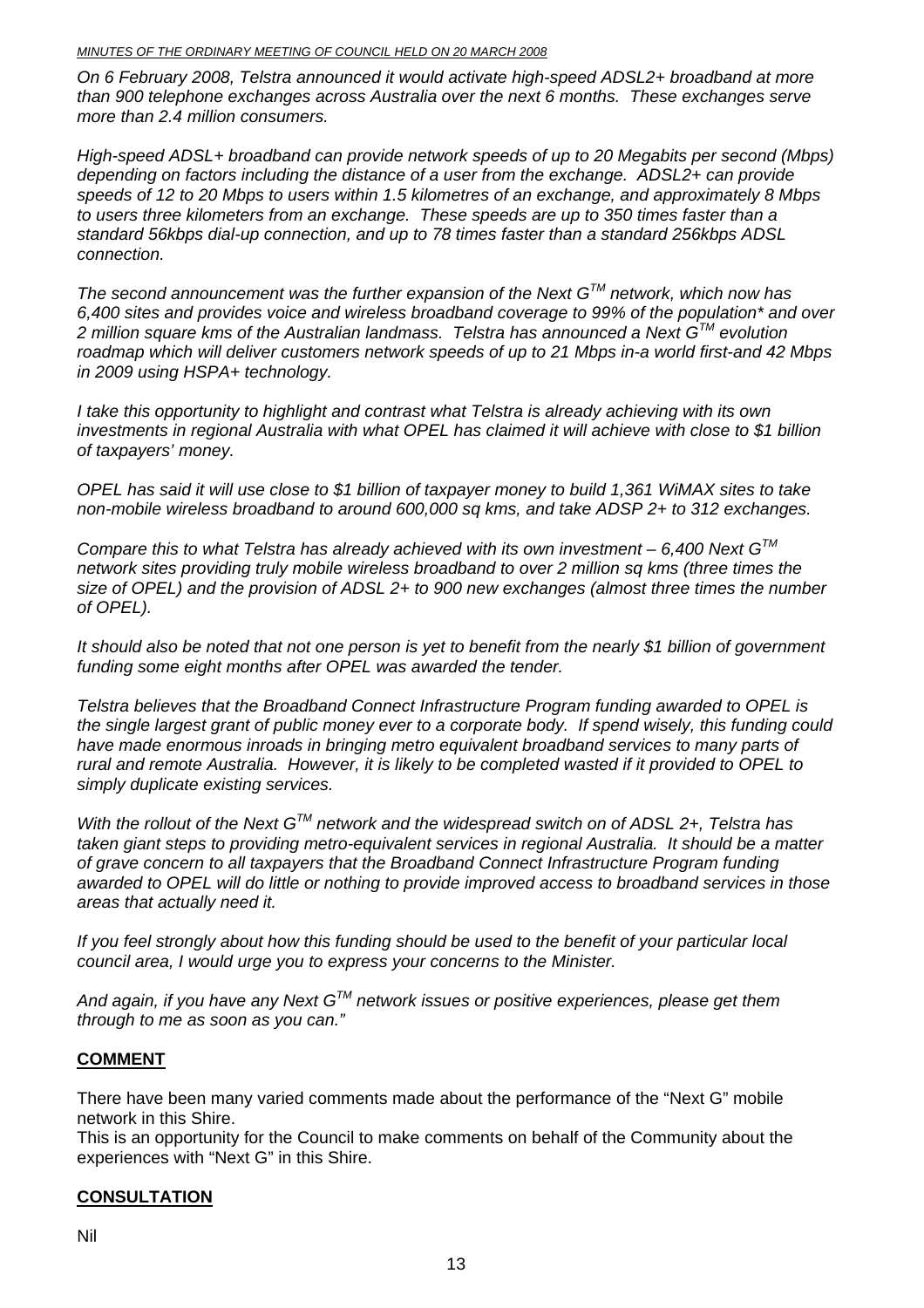### **STATUTORY ENVIRONMENT**

Nil

### **POLICY IMPLICATIONS**

Nil

### **FINANCIAL IMPLICATIONS**

Nil

### **STRATEGIC IMPLICATIONS**

A high level of mobile phone coverage throughout the Shire is important to the Community.

### **VOTING REQUIREMENTS**

Simple Majority

**COUNCIL DECISION – MOVE INTO COMMITTEE** 

**MOVED: Cr Piper SECONDED: Cr Giles SECONDED: Cr Giles** 

**That the Council move into a committee of the whole under clause 15.6 of the Standing Orders, Local law No.1 to allow members free discussion on the matter.** 

### **CARRIED 9/0**

### **COUNCIL DECISION – MOVE OUT OF COMMITTEE**

**MOVED:** Cr Ginnane **SECONDED:** Cr Piper

**That the Council moves out of committee of the whole under clause 15.6 of the Standing Orders, Local Law No.1.** 

 **CARRIED 9/0** 

### **COUNCIL DECISION AND OFFICER RECOMMENDATION**

**MOVED: Cr Lamshed SECONDED: Cr Ginnane** 

**That the Acting Chief Executive Officer prepare a submission outlining the concerns in this Shire and the need for government to allocate funding to improve the quality of mobile phone coverage and a copy of the submission be forwarded to the Federal Minister for Communications.** 

 **CARRIED 9/0**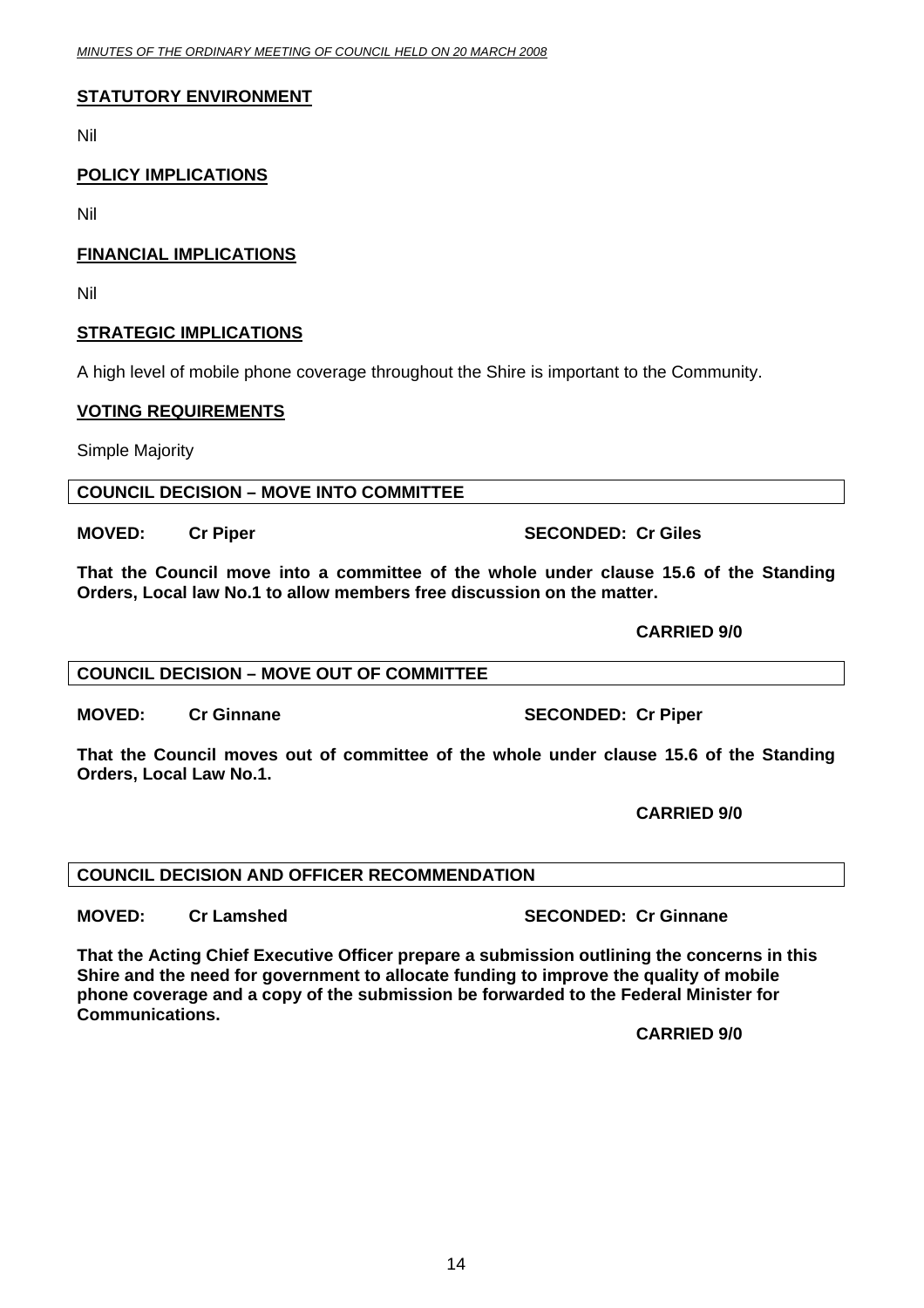#### <span id="page-14-0"></span>7.2.4 **Sheep Saleyards – Boyup Brook**

| Location:               | Reserve 33552 Boyup Brook-Bridgetown Road  |
|-------------------------|--------------------------------------------|
| Applicant:              | Shire of Boyup Brook                       |
| <i>File:</i>            | AS1993                                     |
| Disclosure of Interest: | Nil                                        |
| Date:                   | $13^{th}$ March 2008                       |
| Author:                 | <b>Tony Doust, Chief Executive Officer</b> |

#### **SUMMARY**

To provide Council with the position of the Committee appointed to negotiate a lease with Mead Transport for the future use of the Saleyards.

#### **BACKGROUND**

Council at its meeting on 21<sup>st</sup> February 2008 considered the future of the sale yards including a late request submitted by Mead Transport.

Council resolved accordingly:-

*A committee be formed of Cr P Marshall, Cr S Broadhurst and Cr B O'Hare (CEO in attendance), to negotiate with Meads Transport an agreement to lease the Sale yards area for consideration at the next meeting."* 

The Committee met with Mead Transport on  $5<sup>th</sup>$  March 2008. A copy of the minutes of the meeting is attached as an appendix. Although the Committee considered various requirements, no recommendation was made by the Committee at the meeting on 5<sup>th</sup> March 2008, for consideration/action by the Council.

#### **COMMENT**

Council will need to determine what action is required. If lease proposal is to be progressed the following requirements will need to be considered:-

- 1) The decision by Council on 21<sup>st</sup> June 2007 requesting the Western Australian Livestock Salesmen's Association to remove the improvements and clean up the site, will need to be rescinded.
- 2) Any proposal to lease will need to comply with the requirements of section 3.58 of the Local Government Act 1995 – Disposing of property (which includes a lease).
- 3) Ministerial approval to lease the sale yards reserve in part or full.

As there is no recommendation from a formal committee meeting, the matter is submitted as per Councils decision on 21<sup>st</sup> February 2008.

#### **CONSULTATION**

As per Committee Report.

#### **STATUTORY ENVIRONMENT**

Local Government Act 1995 – Section 3.58 disposal of land, Section 5.25 (e) Rescission of motions. Shire of Boyup Brook Town Planning Scheme No 2 – use and zoning of land. Land Administration Act 1997 – Reserve vesting/management order purpose and power to lease.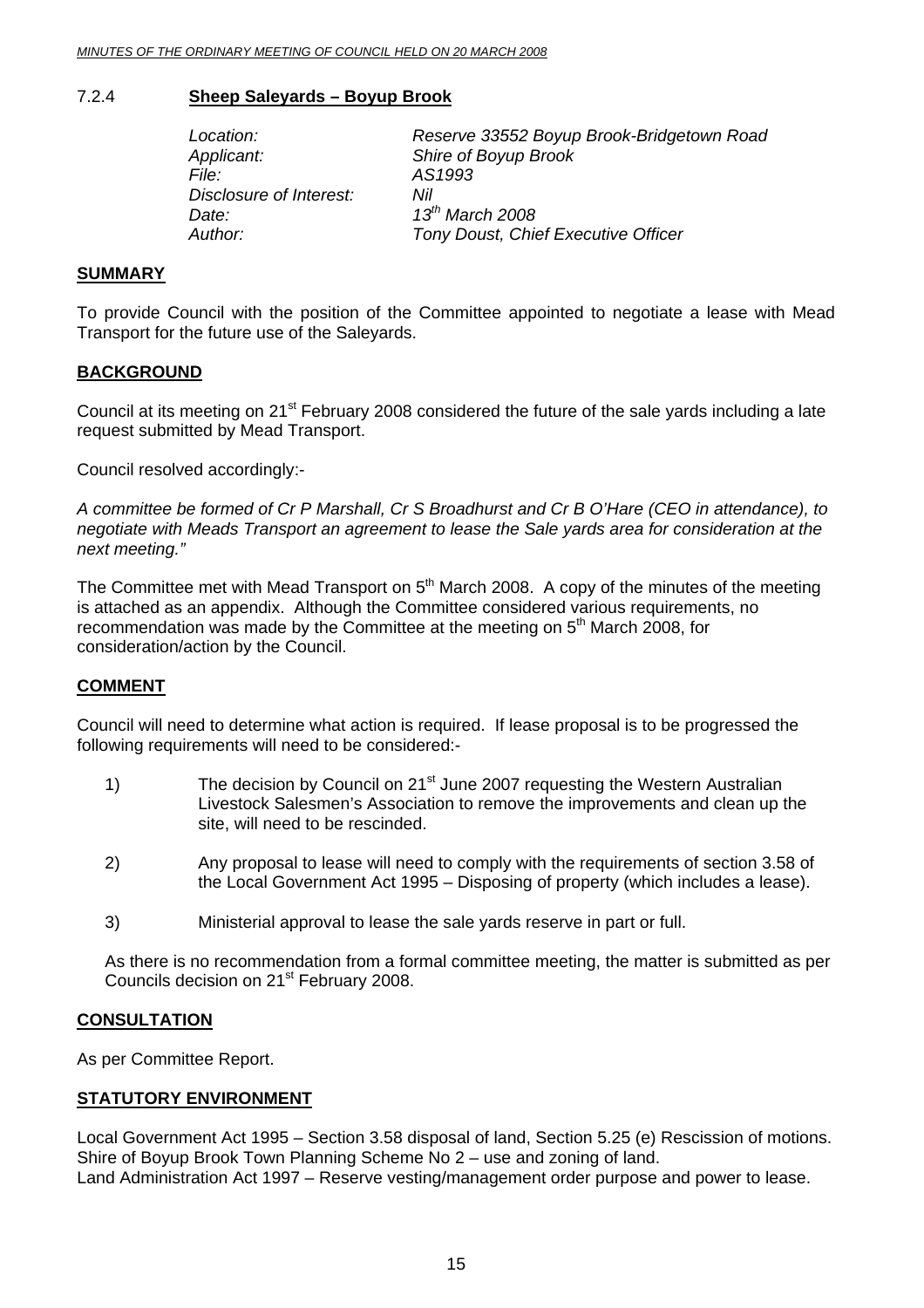#### **POLICY IMPLICATIONS**

Nil

#### **FINANCIAL IMPLICATIONS**

This has not been determined as there is no recommendation.

#### **STRATEGIC IMPLICATIONS**

The provision of a holding yard facility will be of benefit to farmers with a small number of sheep.

#### **VOTING REQUIREMENTS**

Voting requirements will depend on the Councils decision. Any rescission proposal will firstly require the support of three Councillors and on obtaining this the motion will need to be carried by an absolute majority.

Cr Piper and Cr Giles declared a financial interest – departed at 4.10pm.

#### **COUNCIL DECISION – MOVE INTO COMMITTEE**

**MOVED:** Cr Lamshed SECONDED: Cr O'Hare

**That the Council move into a committee of the whole under clause 15.6 of the Standing Orders, Local law No.1 to allow members free discussion on the matter.** 

 **CARRIED 7/0** 

#### **COUNCIL – DECISION – MOVE OUT OF COMMITTEE**

**MOVED:** Cr Ginnane **SECONDED:** Cr Broadhurst

**That the Council moves out of committee of the whole under clause 15.6 of the Standing Orders, Local Law No.1.** 

#### **CARRIED 7/0**

#### **COUNCIL DECISION AND OFFICER RECOMMENDATION**

#### 1. Recession Motion

*The following Councillors indicated support for the recession of the relevant motion of the meeting on the 21/06/2007.* 

> *Cr S Broadhurst Cr B O'Hare Cr P Marshall*

#### **MOVED: Cr Lamshed SECONDED: Cr O'Hare**

2. The following resolution of the Council meeting held on the  $21<sup>st</sup>$  June, 2007 be rescinded.

"That the Western Australian Livestock Salesmen's Association be advised that the Council does not wish to accept the sale yard improvements and they be requested to remove the improvements, level the site and clean up the area to the Shire's satisfaction."

#### **CARRIED BY ABSOLUTE MAJORITY 7/0**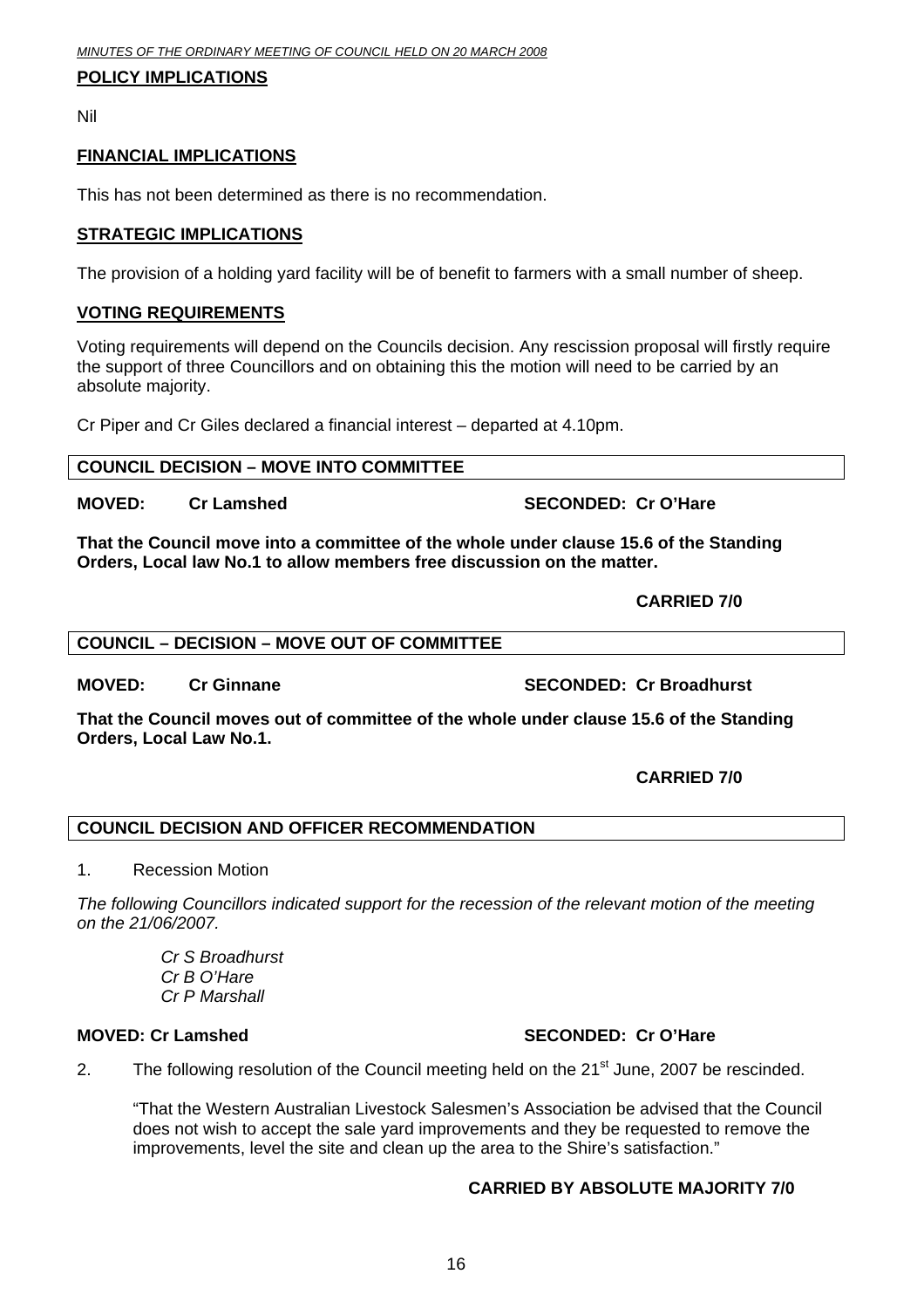#### 3. Lease of Saleyards

#### **MOVED: Cr Ginnane SECONDED: Cr Lamshed**

That Council give local public notice of its intention to dispose of a portion of reserve 33552 (Saleyards) by lease to Mead Transport and the lease agreement to include the following conditions:-

- I. The use being restricted to the yards/land being used only for the purpose of 'Stock Holding Yards' or 'Stock Transit Yards' and 'Vehicle Wash Down Facility'.
- II. Liability Insurance of \$10 million with the Shire of Boyup Brook being named as an Interested Party.
- III. Clear responsibility of the Lessee for the ownership of the improvements (subject to point II above), maintenance and removal at the conclusion of any lease period. The Shire of Boyup Brook will reserve the right to retention of the improvements at the end of any lease period should it perceive an advantage to do so.
- IV. The Lessee will be responsible for weed control and eradication.
- V. The Lessee being responsible for compliance with requirements of the Department of Agriculture for stock movements and the National Livestock Identification System including a Property Identification Code.
- VI. The Lessee will be responsible for maintaining stock welfare in accordance with the Stock Transporters Code of Practice.
- VII. The Lessee will be responsible for
	- A payment of \$350 per year for a Lease period of 3 years
	- Annual Rates (currently \$525.00 per annum)
	- Any other outgoings of the land (reserve) and its use.

#### **CARRIED 7/0**

#### 4. Lease Approval

#### **MOVED: Cr Lamshed SECONDED: Cr Broadhurst**

That the Acting Chief Executive Officer be delegated authority to approve the lease if no submissions are received.

#### **CARRIED BY ABSOLUTE MAJORITY 7/0**

#### 5. Variation to Lease Conditions

#### **MOVED: Cr O'Hare SECONDED: Cr Lamshed COVED: Cr Lamshed COVED: Cr Lamshed**

That the Acting Chief Executive Officer be delegated authority to make minor variations to lease conditions.

#### **CARRIED BY ABSOLUTE MAJORITY 7/0**

4.55pm – Cr Giles and Cr Piper returned to the Council Chambers.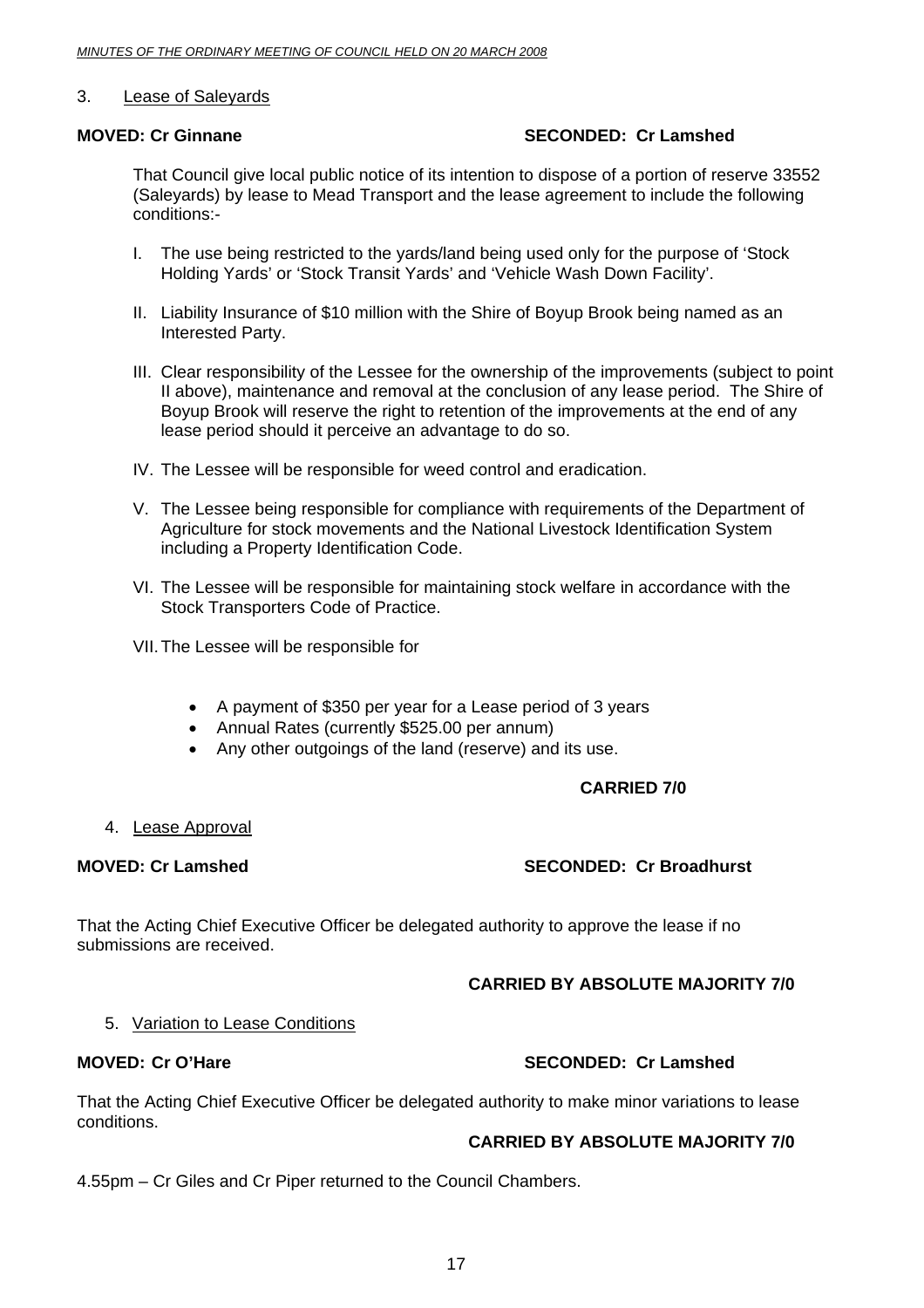#### <span id="page-17-0"></span>**MOVED: Cr Ginnane SECONDED: Cr Broadhurst**  SECONDED: Cr Broadhurst

That the meeting be adjourned

 **CARRIED 7/0** 

5.07pm – meeting resumed.

### **7.3 CORPORATE SERVICES**

#### 7.3.1 **Accounts for Payment**

 *Location: Shire of Boyup Brook Applicant: Shire of Boyup Brook File: EM/51/003 Disclosure of Interest: Nil Date: 13/3/08* 

*Author: Keith Jones – Manager of Finance* 

#### **SUMMARY**

Report recommends the acceptance and approval of the Schedule of Accounts for Payment.

#### **BACKGROUND**

Invoices have been received during the month of February 2008.

#### **COMMENT**

Accounts are presented for consideration (see appendix 1.2) or where paid by direct debit pursuant to the Council's "Authorisation to Make Payments" policy.

The following cheques have been cancelled through the month of March.

Chq 16612 – cancelled due to printing error Chq 16674 – cancelled due to printing error Chq 16689 – cancelled due to printing error Chq 16700 – cancelled due to printing error

#### **CONSULTATION**

Nil

#### **STATUTORY ENVIRONMENT**

Local Government (Financial Management) Regulations Act 1009, Regulation 12; and Regulations 13(3) (a) (b); 13(1); and 13(4).

#### **POLICY IMPLICATIONS**

Accounts are presented for consideration or where paid by direct debit pursuant to the Council's "Authorisation to Make Payments" policy.

#### **FINANCIAL IMPLICATIONS**

Account payments are in accordance with the adopted budget for 2007/08 or authorized by separate resolution.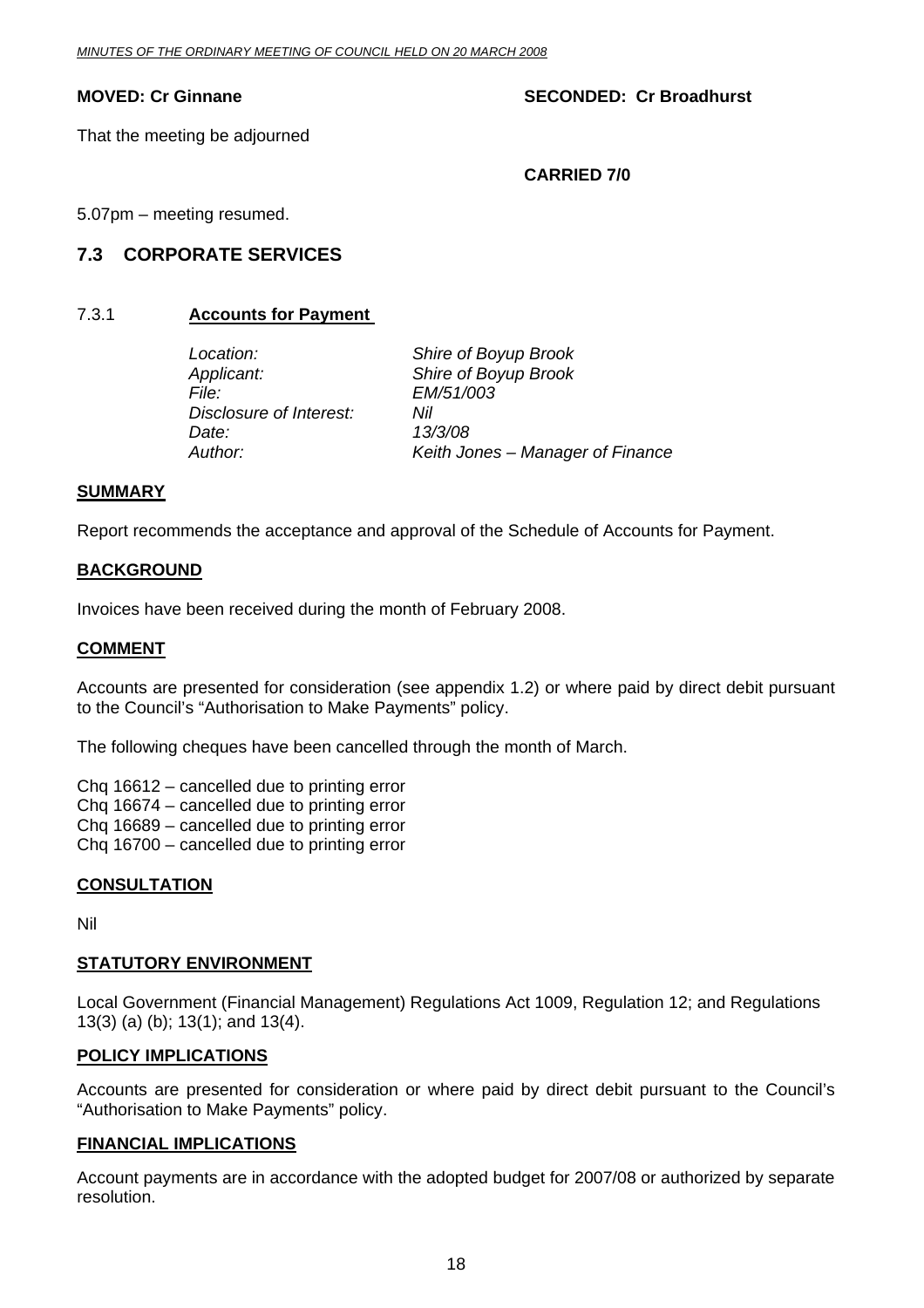#### <span id="page-18-0"></span>**STRATEGIC IMPLICATIONS**

Nil

#### **VOTING REQUIREMENTS**

Simple Majority

#### **COUNCIL DECISION AND OFFICER RECOMMENDATION**

#### **MOVED: Cr Downing Case and SECONDED: Cr Giles ADVED: Cr Giles**

- **1. That the accounts for February 2008 as presented totaling \$470,065.51 as**
	- **a. cheque voucher numbers 16710 16763 totaling \$84,320.26;**
	- **b.. paid by direct electronic payments totaling \$385,745.25 through the Municipal Account;**

 **be endorsed.** 

#### **CARRIED 9/0**

#### 7.3.2 **January 2008 Monthly Statements of Financial Activity**

| Location:               | ΝA                               |
|-------------------------|----------------------------------|
| Applicant:              | ΝA                               |
| File:                   | EM/51/003                        |
| Disclosure of Interest: | Nil                              |
| Date:                   | 13 March 2008                    |
| Author:                 | Keith Jones – Manager of Finance |
|                         |                                  |

#### **SUMMARY**

Report recommends Council receive the Balance Sheet and Operating Statement for the month ended 31 January 2008, and Investment Schedule for the month ended 29 February 2008.

#### **BACKGROUND**

Section 6.4 of the Local Government Act 1995 places financial reporting obligations on local government operations.

Regulation 34 (1)–(4) of the Local Government (Financial Management) Regulations 1996 requires the local government to prepare a 'Monthly Statement of Financial Activity'.

The regulations also prescribe the content of the report.

The reports are attached – see appendix 1.5

#### **COMMENT**

It is suggested that the recommendation be considered.

#### **CONSULTATION**

Nil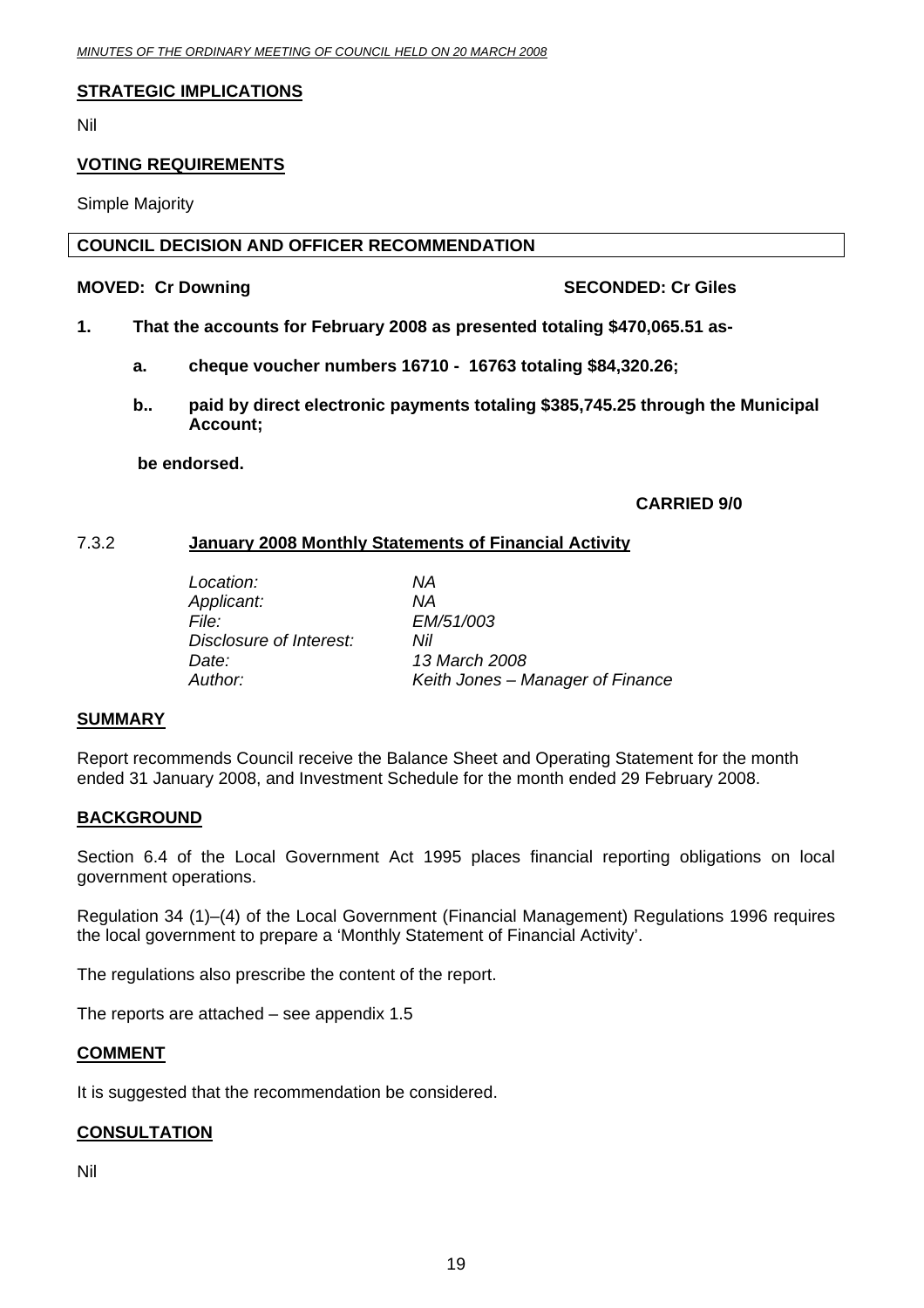#### <span id="page-19-0"></span>**STATUTORY ENVIRONMENT**

Local Government (Financial Management) Regulations 1996, s34(1)(a) Local Government (Financial Management) Regulations 1996, s19(1)(2)(a)(b) Local Government (Financial Management) Regulations 1996, s34(2)(a)(b)

#### **POLICY IMPLICATIONS**

Nil

#### **FINANCIAL IMPLICATIONS**

Nil

#### **STRATEGIC IMPLICATIONS**

Nil

#### **VOTING REQUIREMENTS**

Simple Majority

#### **COUNCIL DECISION AND OFFICER RECOMMENDATION**

#### **MOVED: Cr Ginnane SECONDED: Cr Lamshed COVED: Cr Lamshed Cr Lamshed Cr Lamshed Cr Lamshed Cr Lamshed Cr Lamshed Cr Lamshed Cr Lamshed Cr Lamshed Cr Lamshed Cr Lamshed Cr Lamshed Cr Lamshed Cr Lamshed Cr Lamshed Cr Lamshed**

#### **That the January 2008 Monthly Statements of Financial Activity as presented, be received.**

#### **CARRIED 9/0**

#### 7.3.3 **S.S.S Report – The Journey**

| Location:               | Western Australia                                      |
|-------------------------|--------------------------------------------------------|
| Applicant:              | <b>Western Australian Local Government Association</b> |
| File: I                 | GR/31/002                                              |
| Disclosure of Interest: | Nil                                                    |
| Date:                   | $13^{th}$ March 2008                                   |
| Author:                 | Tony Doust, Chief Executive Officer                    |

#### **SUMMARY**

To provide Council with information about the report "The Journey" prepared by Systemic Sustainability Study Taskforce. The report recommends Council consider the action it wishes to take.

#### **BACKGROUND**

The Western Australian Local Government Association has advised accordingly:-

*"Please find enclosed a copy of the Systemic Sustainability Study (SSS) Draft Report – The Journey: Sustainability into the Future – which was launched today at the University of Western Australia.* 

*The SSS was created out of a request from Member Councils in 2004 to investigate sustainability in the sector. Independent research carried out in 2006 found that 58% of Western Australian Councils were unsustainable given their current source revenue, and made a number of recommendations for action.*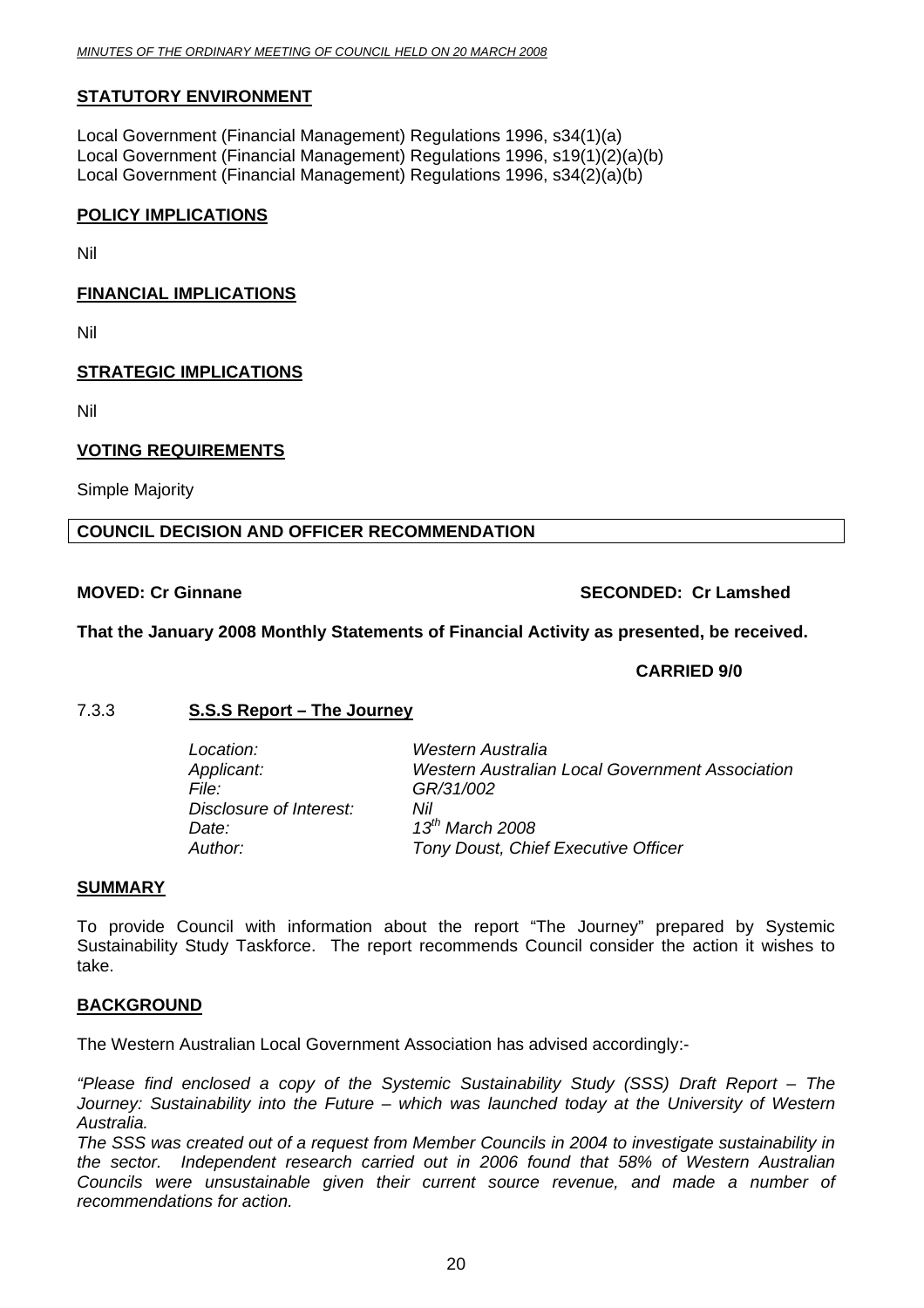*MINUTES OF THE ORDINARY MEETING OF COUNCIL HELD ON 20 MARCH 2008*

*The sector, through a SSS Taskforce and five separate Working Groups, has considered these*  recommendations, culminating in a draft plan proposing a new structure to improve delivery of *services to communities while retaining local representation.* 

*The Draft Report is open for feedback and comment from Local Governments and key stakeholders for the next six weeks. Following this period, the final report will go through the May Zone process before being considered by State Council in early June.* 

*Feedback can be sent to Governance Policy Officer. Time Lane at [tlane@walga.asn.au](mailto:tlane@walga.asn.au) until Tuesday, 15 April 2008".* 

#### **COMMENT**

The report is over 200 pages plus a significant number of attachments. On this basis a full copy of the report has not been provided for each Councillor. It is recommended that Councillors access the report on the WALGA website. A copy of the recommendations are attached as an appendix.

Councillors were previously invited to attend a session at Busselton on the 17<sup>th</sup> March 2008 to discuss the report.

It is recommended that Council consider the action they wish to take on this report.

#### **CONSULTATION**

Nil

#### **STATUTORY ENVIRONMENT**

Nil

#### **POLICY IMPLICATIONS**

Nil

#### **FINANCIAL IMPLICATIONS**

To be considered following determination by Council on the action required.

#### **STRATEGIC IMPLICATIONS**

The report is an industry position and is likely to have a big impact on the future of Local Government in Western Australia. Councillors need to carefully consider the recommendations proposed.

#### **VOTING REQUIREMENTS**

Simple Majority

#### **COUNCIL DECISION AND OFFICER RECOMMENDATION**

#### **MOVED: Cr Giles SECONDED: Cr Giles** SECONDED: Cr Broadhurst

**That the discussion document "The Journey" Sustainability Into The Future be received and the Acting Chief Executive Officer prepare comments on the document and the recommendations therein, for consideration by Council at the April 2007 Council meeting.** 

**CARRIED 9/0**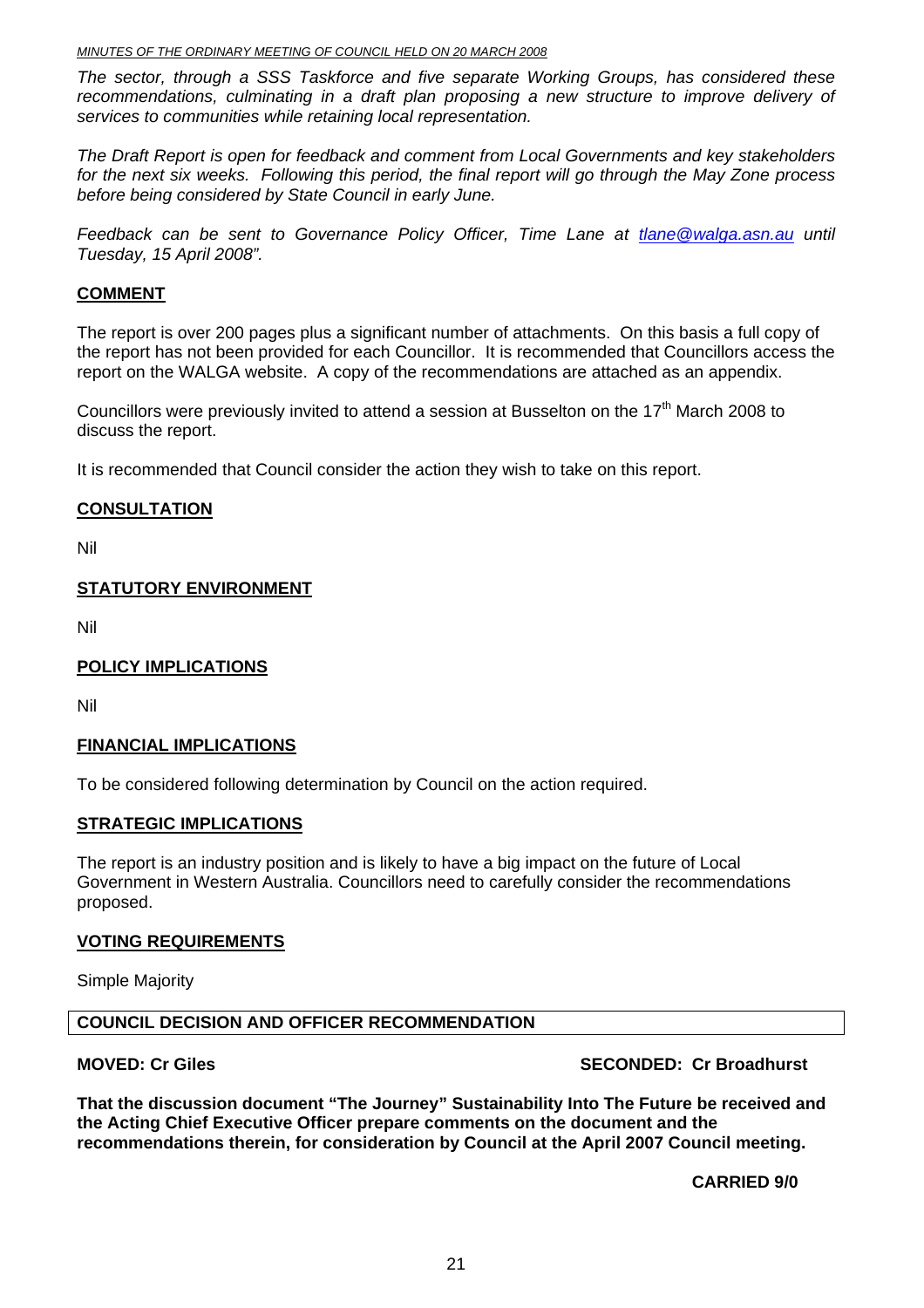#### <span id="page-21-0"></span>7.3.4 **Annual Compliance Return 2008**

| Location:               | Shire of Boyup Brook                 |
|-------------------------|--------------------------------------|
| Applicant:              | Shire of Boyup Brook                 |
| File:                   | FM/9/004                             |
| Disclosure of Interest: | Nil                                  |
| Date:                   | 12 March 2008                        |
| Author:                 | Tony Doust - Chief Executive Officer |

#### **SUMMARY**

The purpose of this report is to present to Council the Annual Compliance Return for Council adoption.

#### **BACKGROUND**

The Local Government (Audit) Regulations 1996, Section (14) requires Local Governments to carry out a Compliance Audit for the period 1<sup>st</sup> January to 31<sup>st</sup> December in each year. Section (13) of the regulations outlines the sections of the Act & Regulations that are subject to audit.

The Department of Local Government and Regional Development has provided the compliance form approved by the Minister for completion and presentation to Council for adoption.

Section (15) of the Regulations require that a certified copy of the return presented and adopted by Council be sent to the Director General of Department of Local Government by 31<sup>st</sup> March each year, together with a copy of the minutes referring to this matter. The report is to be certified by the Shire President and Chief Executive Officer.

#### **COMMENT**

The completed Compliance Return is attached and the "comment" section of the compliance report provides some information in relation to the areas of non compliance.

#### **CONSULTATION**

Manager of Finance and Administration – Keith Jones Manager of Works and Services – John Eddy Environmental Health/Building Officer – Wayne Jolley Payroll Finance Officer – Kay Raisin Administration Staff

#### **STATUTORY ENVIRONMENT**

Local Government Act 1995 Section 7.13(1(i) Local Government (Audit) Regulations 1996 Sections (13) (14) & (15)

#### **POLICY IMPLICATIONS**

No specific policy in relation to compliance as it is covered by legislation

#### **FINANCIAL IMPLICATIONS**

The cost of completing the Compliance Audit is within the existing budget, however a high level of non compliance can lead to unnecessary additional expenditure.

#### **STRATEGIC IMPLICATIONS**

A high level of compliance will allow staff to spend more time on matters relating to the delivery of services and future planning.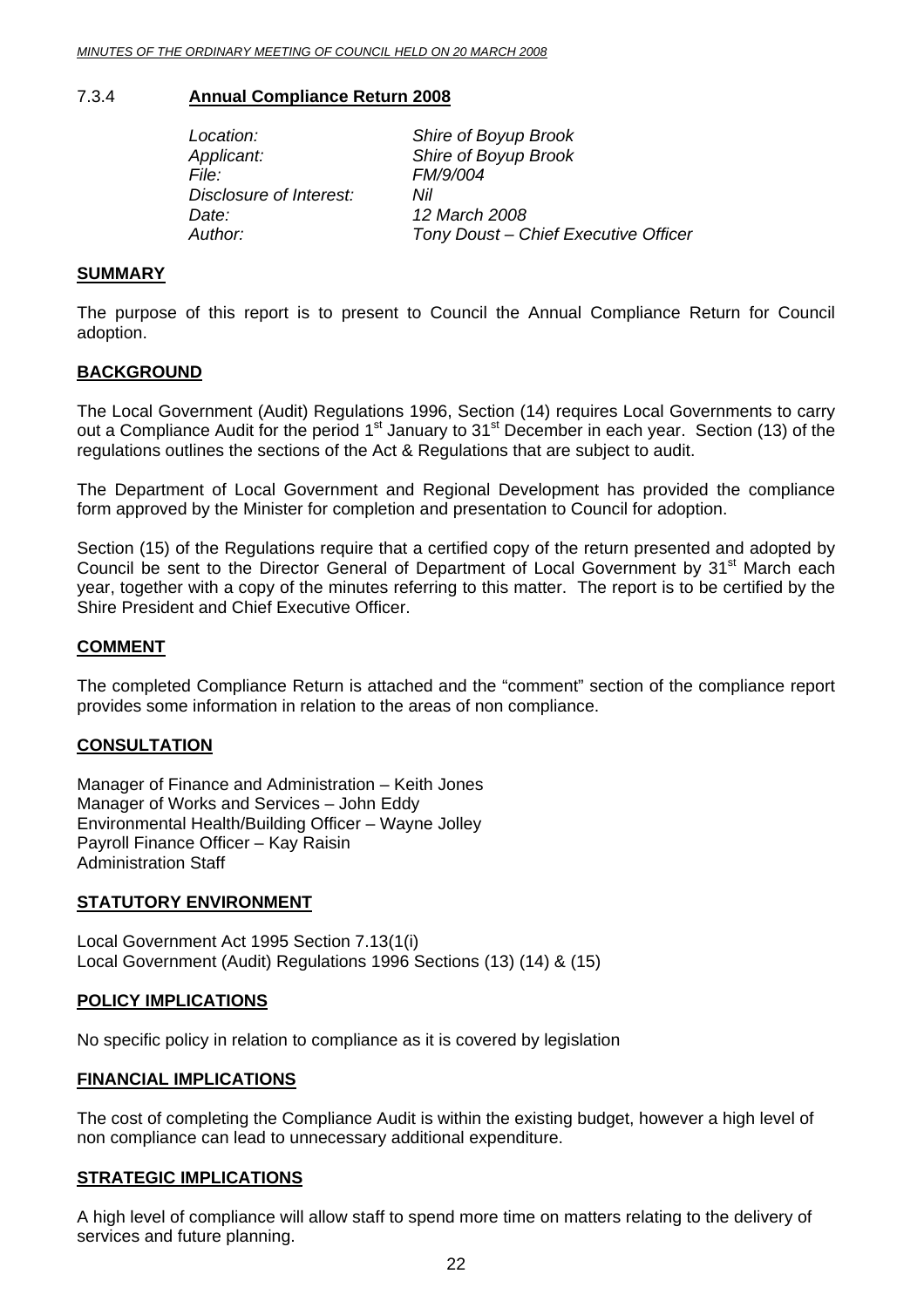#### <span id="page-22-0"></span>**VOTING REQUIREMENTS**

Simple Majority

#### **COUNCIL DECISION AND OFFICER RECOMMENDATION**

#### **MOVED: Cr Ginnane SECONDED: Cr O'Hare**

**That the Council adopts the Annual Compliance Report for 2007, and the Shire President and Acting Chief Executive Officer certify the return for submission to the Department of Local Government and Regional Development.** 

#### **CARRIED 9/0**

#### 7.3.5 **Financial Review for Period Ending 31st December 2007**

*Applicant: Shire of Boyup Brook File: Disclosure of Interest: Nil Date: 13 March 2008* 

 *Location: Shire of Boyup Brook* 

*Author: Keith Jones – Manager of Finance* 

#### **SUMMARY**

The purpose of this report is to advise Council of the outcome of a comprehensive financial review in relation to budget estimates for the first six months of the financial year and recommend action to ensure the financial position at the end of the year is satisfactory.

#### **BACKGROUND**

The Local Government Act 1995 Section 6.2 (5) provides for regulations in respect to the Annual Budget. The Local Government (Financial Management) Regulations 1996 Section 33A require a Local Government to carry out a review of its Annual Budget during the period  $1<sup>st</sup>$  January to  $31<sup>st</sup>$ March. The Council is to consider the review and determine by Absolute Majority whether or not to adopt the review, any parts of the review or any recommendations made in the review. Within 30 days after Council has made a determination, a copy of the review and determinations is to be provided to the Department of Local Government and Regional Development.

Council adopted the 2007/08 Budget at a Special Meeting held on the 30<sup>th</sup> July 2007. The adopted Budget included an estimated carried forward deficit of (\$12896) and estimated a nil balance at the 30<sup>th</sup> June 2008.

Since that date the Council has made the following adjustments that have been taken into account in the financial review figures:-

20/09/07 Shire President visit to Sandakan to sign Memorandum of Understanding - costs not exceeding \$2000.

15/11/07 transfer of \$15,000 from the Bridges Reserve to the Municipal Fund for the funding of emergency structural repairs and preventative maintenance works.

20/12/07 to borrow \$600,000 for the construction of Housing on lot 330 Beatty Street Boyup Brook for lease to GROH.

21/2/08 The estimated total cost of the CEO House project of \$400,000 be funded from the "Chief Executive Officer Housing Reserve" and "Commercial Reserve.

#### **COMMENT**

The review now presented anticipates that all the Works and Services included in the budget will be provided and or undertaken unless otherwise shown.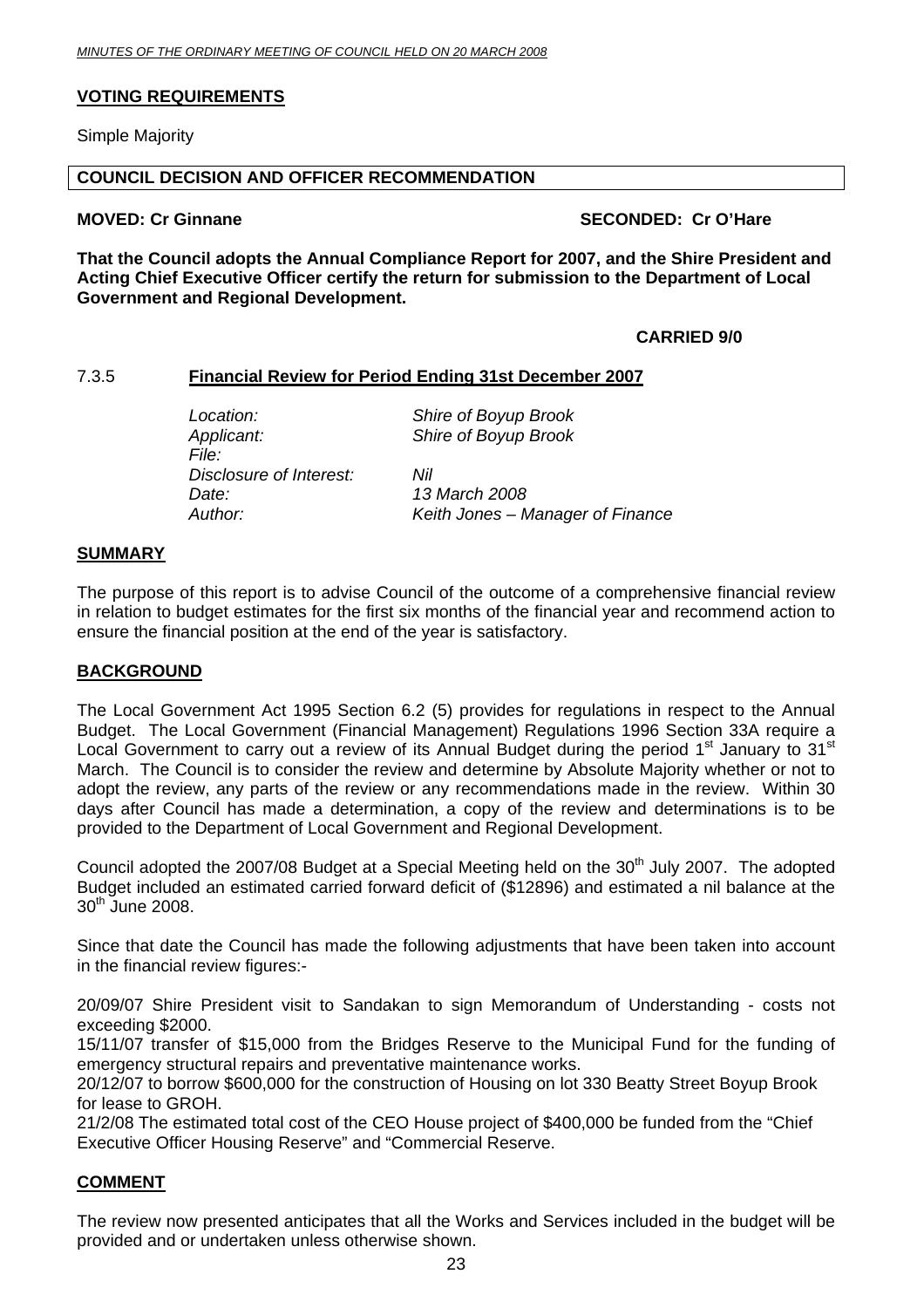Where "Depreciation" has been varied (either increased or decreased) it will not impact on the financial position at  $30<sup>th</sup>$  June 2008 as the amount of depreciation included in the operating expenditure is deducted in the Rate Setting Statement, along with any other non cash income/expenditure.

Whilst detail statements are provided as supporting information the focus of the review will be based on the Rate Setting Statement at programme level, Capital Expenditure/Income, Reserve Fund Movement and the estimated surplus Brought Forward and Carried Forward.

Only major variations will be addressed in the report however the Manager of Finance will respond to any questions Councillors may have with regards to any variation.

|                   | <b>GENERAL PURPOSE FUNDING</b>                                                                                                                                                                                                                                                                                                                                                                                                                                                                                             |                                                                                                                        |
|-------------------|----------------------------------------------------------------------------------------------------------------------------------------------------------------------------------------------------------------------------------------------------------------------------------------------------------------------------------------------------------------------------------------------------------------------------------------------------------------------------------------------------------------------------|------------------------------------------------------------------------------------------------------------------------|
| Income            | - Installment interest - increase projected<br>- Rate Installment admin fee - increase projected<br>- Rate Enquiry fees - increase projected<br>- Penalty Interest - FESA - received but not budgeted<br>- Grants Commission – revised to reflect actual to be received<br>- Local Roads – revised to reflect actual to be received<br>- Interest on Investments - Muni - increase projected<br>- Interest on Loan for Housing – calculated at current rates<br>- Interest on Investments - Reserves - increased projected | +\$2400<br>$+ $ 500$<br>$+$1000$<br>$+$ \$ 100<br>$+$ \$1403<br>+\$4086<br>+\$5000<br>+\$17000<br>+\$20961<br>+\$52450 |
| Expense           | - Search Costs – increase projected<br>- Rates Refund - increase projected                                                                                                                                                                                                                                                                                                                                                                                                                                                 | $+$ \$ 500<br>$+$1000$<br>$+$ \$1500                                                                                   |
| <b>GOVERNANCE</b> |                                                                                                                                                                                                                                                                                                                                                                                                                                                                                                                            |                                                                                                                        |
| Income            | - Reimbursement Members – increase to reflect actual income<br>- Other Minor Income – increase to reflect actual income                                                                                                                                                                                                                                                                                                                                                                                                    | $+340$<br>$+950$<br>+\$1290                                                                                            |
| Expense           | - Sitting Fees – reduction to reflect actual payments<br>- Members Travel - reduction current Crs less travel distances<br>- Other Members Expenses – increase to reflect outgoing Crs gifts<br>- Election Expenses - reduction to reflect actual payments<br>- Loss on Sale of Assets - increase loss on sale of Magna                                                                                                                                                                                                    | $-$ \$2225<br>$-$ \$3000<br>+\$1000<br>$-$2749$<br>+\$3800<br>+\$3174                                                  |
|                   | LAW ORDER & PUBLIC SAFETY                                                                                                                                                                                                                                                                                                                                                                                                                                                                                                  |                                                                                                                        |
| Income            | - Fire Prevention - Fire Break Infringements increase due to more<br>non-compliances with order<br>- Hazard Reduction reduced - FESA paid direct<br>- Sale of Fire Maps - reduced - less sales anticipated<br>- Reimbursement from FESA – costs of water bombing set up<br>- Grant Emergency Services Planning - reduced to reflect actual<br>- Grant Comm Safety & Crime Prev - reduced as grant has not been<br>applied for and hence will not be received                                                               | +\$5500<br>$-$1500$<br>$-$ \$ 800<br>+\$8020<br>-\$6973<br>$-$ \$5000<br>$-$ \$ 753                                    |
| Expense           | - Fire Prev & Support – reduced based on actual costs<br>- Insurance - reduced based on actual costs<br>- Fire Break Inspection Costs - increase due to extra infringements<br>- Minor Plant & Equipment – increase to reflect actual costs<br>- Hazard Reduction reduced - FESA paid direct<br>- Airstrip Water Bomber Backup - unbudgeted - FESA reimbursed<br>- Ranger Services - reduced due to more time spent on firebreaks<br>- Comm Safety & Crime Prev - reduced as grant not received                            | $-$1000$<br>$-$2641$<br>+\$3000<br>$+$ \$ 253<br>$-$1200$<br>+\$8020<br>$-$ \$3000<br>$-$2000$<br>$+$ \$1432           |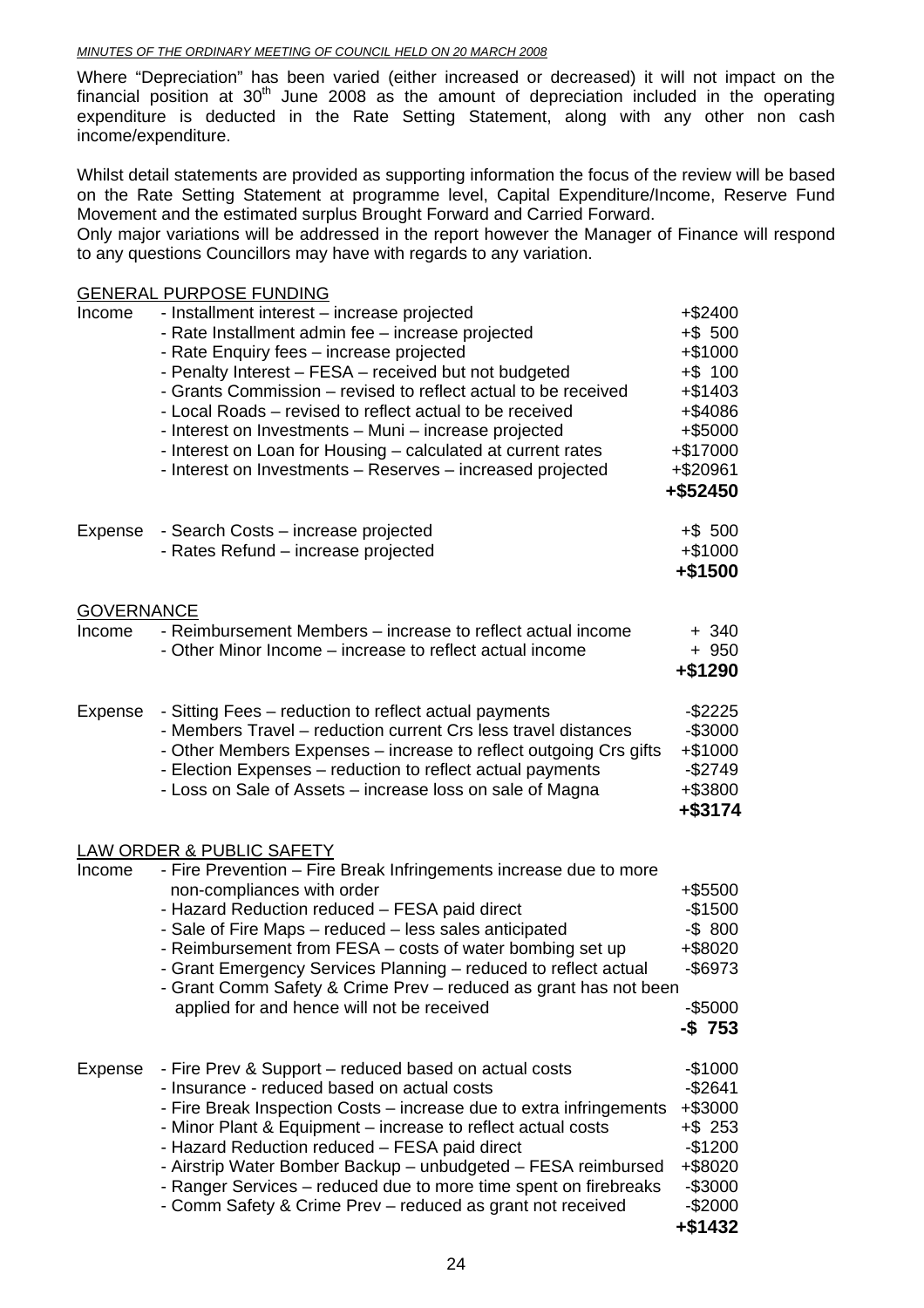| <b>HEALTH</b><br>Income  | - Rental & Admin Fee - Contract Doc - not budgeted<br>- Rental Income - reduced to account for GST taken                                                                                                                                                                                                                                                                                                                                                                                        | $+$ \$11000<br>$-$ \$ 455<br>$+$ \$10545                                                                       |
|--------------------------|-------------------------------------------------------------------------------------------------------------------------------------------------------------------------------------------------------------------------------------------------------------------------------------------------------------------------------------------------------------------------------------------------------------------------------------------------------------------------------------------------|----------------------------------------------------------------------------------------------------------------|
| <b>Expense</b>           | - Family Stop Centre Grounds - reduced - budget over-provided<br>- Medical Supplies – increase to reflect actual requirements<br>- Sundry Expenses - increase due to accreditation costs of surgery                                                                                                                                                                                                                                                                                             | $-$1700$<br>$+ $2200$<br>$+ $1900$<br>+\$2400                                                                  |
|                          | <b>EDUCATION &amp; WELFARE</b>                                                                                                                                                                                                                                                                                                                                                                                                                                                                  |                                                                                                                |
| Income                   | - Telecentre Reimbursements - increase to reflect actuals<br>- Rylington Park Reimbursements - reduction to reflect actuals<br>- Grants Youth Council - grants not budgeted<br>- Youth Council - anticipated increase in receipts                                                                                                                                                                                                                                                               | +\$96<br>$-$ \$ 222<br>$+ $2000$<br>$+$1000$<br>+\$2874                                                        |
| Expense                  | - Seniors Christmas Lunch – reduced to reflect actuals<br>- Youth Council – increase for extra project offset by income                                                                                                                                                                                                                                                                                                                                                                         | $-$ \$ 179<br>$+$1000$<br>$+$ \$821                                                                            |
| <b>HOUSING</b><br>Income | - Rent 16b Forrest St - reduction unit vacant for a while<br>- Rent 1 Rogers Ave - income unbudgeted<br>- Gain on Sale of Asset - Sale of 3 Rogers Ave<br>- Reimbursements - insurance on Citizens Lodge increased                                                                                                                                                                                                                                                                              | $-$1140$<br>+\$7000<br>+\$250075<br>$+$ \$ 500<br>+\$256435                                                    |
| Expense                  | - Citizens Lodge - insurance on Citizens Lodge increased<br>- 3 Rogers Ave – reduction due to sale of property<br>- 24b Proctor St - reduction - less expenses anticipated<br>- 16b Forrest St – increase – extra costs (new stove & mtce)                                                                                                                                                                                                                                                      | $+$ \$ 500<br>$-$ \$ 704<br>$-$1560$<br>$+$ \$1560<br>$-$204$                                                  |
|                          |                                                                                                                                                                                                                                                                                                                                                                                                                                                                                                 |                                                                                                                |
| Income                   | <b>COMMUNITY AMENITIES</b><br>- Zero Waste Mgt Plan – one off grant funding unbudgeted<br>- Recycling Subsidies – reduced due to Zero Waste grant<br>- Income from Scrap Metal – increased dumping of metals<br>- Septic Tank Install. Inspect fees - increased activity<br>- Septic Tank Cleaning fees - reduced - less activity<br>- Burial fees - increased activity<br>- Reservation Fees - increase based on actual receipts<br>- License & Other fees – increase based on actual receipts | +\$5000<br>$-$ \$2559<br>$+$ \$2000<br>$+$1000$<br>$-$4000$<br>$+$ \$ 500<br>$+$1000$<br>$+$ \$ 100<br>+\$3041 |
| Expense                  | - Recycling Collection BB Townsite – increase due to extra work<br>- Transfer Station Operation - increase - extra workload and costs<br>for Lions Club fuel reimbursement<br>- Shire Waste Disposal Site operating - increase - extra workload<br>- Cemetery Maintenance – increase in costs                                                                                                                                                                                                   | $+$ \$ 557<br>+\$8695<br>$+$ \$4000<br>$+$ \$3900<br>$+ $17152$                                                |
|                          | <b>RECREATION AND CULTURE</b>                                                                                                                                                                                                                                                                                                                                                                                                                                                                   |                                                                                                                |
| Income                   | - Contributions – unbudgeted income from Wilga Progress Assn<br>- Swimming Pool Daily admissions - extra income not anticipated<br>- Swimming Pool Season Tickets - extra income not anticipated<br>- Swimming Pool Creche – additional usage of crèche<br>- Swimming Pool other income - reduction based on actuals                                                                                                                                                                            | +\$10000<br>$+$1000$<br>$+$ \$ 750<br>$+$ \$ 500<br>$-$400$                                                    |

- Grants Received – for townscape furniture – unbudgeted +\$6241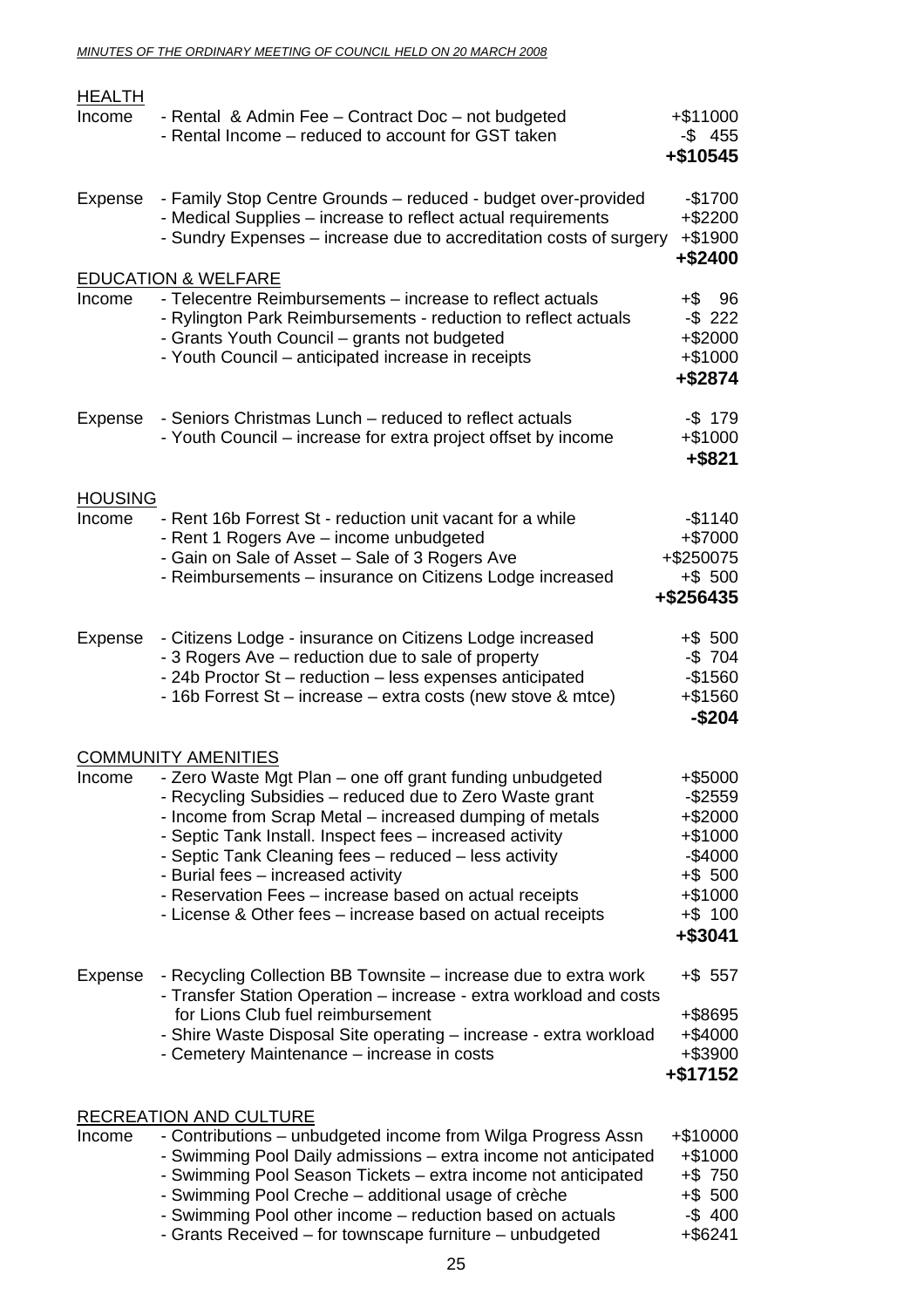#### *MINUTES OF THE ORDINARY MEETING OF COUNCIL HELD ON 20 MARCH 2008*

|                  | - Recreation Ground Use – increase based on actuals<br>- Reimbursement - walk trails grant from 2005<br>- Grant Sandakan Memorial - extra funds Dept Vet Affairs<br>- Library Income - increase based on actuals                                                                                                                                                                                                                                         | $+$ \$ 500<br>+\$4500<br>+\$3636<br>$+$ \$ 50<br>+\$26777                                   |
|------------------|----------------------------------------------------------------------------------------------------------------------------------------------------------------------------------------------------------------------------------------------------------------------------------------------------------------------------------------------------------------------------------------------------------------------------------------------------------|---------------------------------------------------------------------------------------------|
|                  | <b>RECREATION AND CULTURE continued</b>                                                                                                                                                                                                                                                                                                                                                                                                                  |                                                                                             |
| Expense          | - Boyup Brook Town Hall - increase due to extra paint costs<br>- Drainage between Hockey fields - reduction based on actuals<br>- Tennis Courts – increase due to unexpected electrical repairs<br>- Townscape furniture - unbudgeted covered by grant income<br>- Sandakan Park - increase due to extra work on BBQ area<br>- Rec Project Devel. Funds - reduced -not expected to be used<br>- Library Materials - increase - additional trolley needed | +\$3400<br>$-$ \$3820<br>+\$2900<br>+\$6239<br>+\$3100<br>$-$5000$<br>$+$ \$ 500<br>+\$7319 |
| <b>TRANSPORT</b> |                                                                                                                                                                                                                                                                                                                                                                                                                                                          |                                                                                             |
| Income           | - Contrib. Road Mtce - adjustment to reflect actual<br>- Admin Charge Temp Heavy Haul - not budgeted<br>- Gain on Sale of assets – increase to reflect actuals                                                                                                                                                                                                                                                                                           | $+$ \$ 100<br>$+ $1200$<br>$+$ \$ 39<br>$+ $1339$                                           |
| Expense          | - Loss on sale of assets - sale of Adventura S/wagon<br>- Increase for bridge maintenance as per Council resolution                                                                                                                                                                                                                                                                                                                                      | +\$9328<br>+15000<br>+\$24328                                                               |
|                  |                                                                                                                                                                                                                                                                                                                                                                                                                                                          |                                                                                             |
|                  | <b>ECONOMIC SERVICES</b>                                                                                                                                                                                                                                                                                                                                                                                                                                 |                                                                                             |
| Income           | - Standpipe Water - decrease due to usage                                                                                                                                                                                                                                                                                                                                                                                                                | $-$1500$<br>$-$1500$                                                                        |
| Expense          | - Donation Book Bonanza - reduction - event not going ahead                                                                                                                                                                                                                                                                                                                                                                                              | $-$1600$<br>$-$1600$                                                                        |
|                  | OTHER PROPERTY & SERVICES                                                                                                                                                                                                                                                                                                                                                                                                                                |                                                                                             |
| Income           | - Public Works Overheads - included to reflect actuals<br>- Workers Compensation payments to be received from Insurance<br>Admin Reimbursements - increase income for telephone cost on<br>m/v licensing and insurance rebate income                                                                                                                                                                                                                     | $+$ \$ 300<br>+\$5630<br>+\$10179<br>+\$16109                                               |
|                  |                                                                                                                                                                                                                                                                                                                                                                                                                                                          |                                                                                             |
|                  | Expenses - PWO - Insurance - reduction based on actual cost<br>- Fuel and Oil – reduction based on actual cost estimates<br>- Workers Compensation payments to Staff<br>Postage/Freight - increase based on actual estimates<br>- Subscriptions - decrease based on actual estimates                                                                                                                                                                     | $-$2640$<br>-\$50000<br>+\$5630<br>$+ $1000$<br>$-$1000$                                    |
|                  | - Employers Indemnity Insurance - actual cost                                                                                                                                                                                                                                                                                                                                                                                                            | +\$2697<br>+\$44313                                                                         |
|                  | <b>CAPITAL EXPENDITURE</b>                                                                                                                                                                                                                                                                                                                                                                                                                               |                                                                                             |
|                  | <b>Land &amp; Buildings</b><br>- Cavalier Skid mounted building - Wilga Progress Society<br>- Cemetery Niche Wall - increase due to extra costs                                                                                                                                                                                                                                                                                                          | +\$10000<br>+\$5000<br>+\$15000                                                             |
|                  | Plant & Equipment                                                                                                                                                                                                                                                                                                                                                                                                                                        |                                                                                             |
|                  | - MFA Vehicle                                                                                                                                                                                                                                                                                                                                                                                                                                            | $-$ \$3846                                                                                  |
|                  | - Metal Spreader<br>- Slasher                                                                                                                                                                                                                                                                                                                                                                                                                            | $+$ \$475<br>$+$ \$455                                                                      |
|                  | - Generator                                                                                                                                                                                                                                                                                                                                                                                                                                              | $-$ \$ 227                                                                                  |
|                  | - MWS Vehicle                                                                                                                                                                                                                                                                                                                                                                                                                                            | $-$1823$<br>+\$4966                                                                         |

### PROCEEDS DISPOSAL OF ASSETS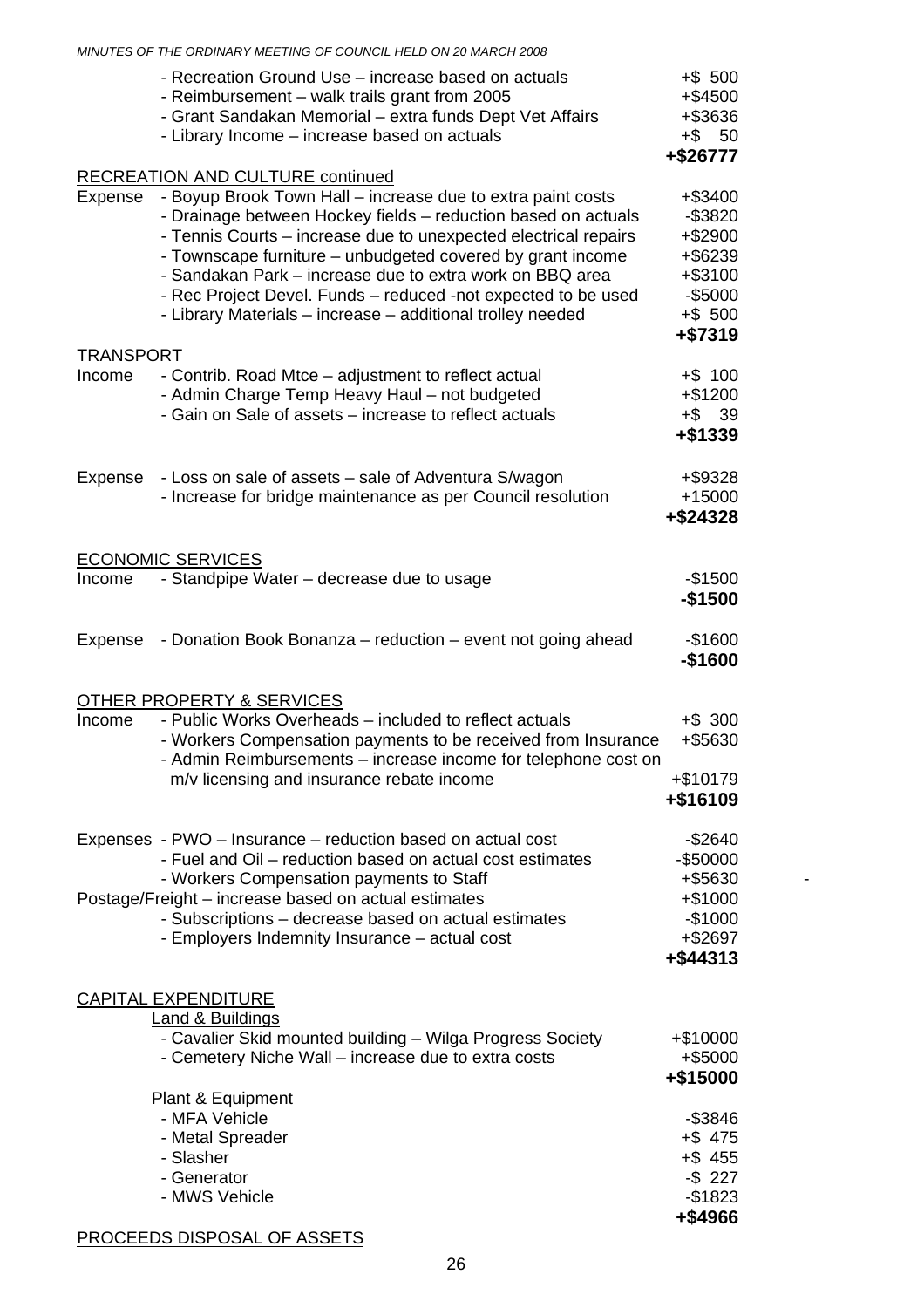| <u><b>ONDINAIST MEETING OF COUNCIL HELD ON 20 MANGH 2000</b></u>                                                                                                                                                                                                                                                                                                        |                                                                                                               |
|-------------------------------------------------------------------------------------------------------------------------------------------------------------------------------------------------------------------------------------------------------------------------------------------------------------------------------------------------------------------------|---------------------------------------------------------------------------------------------------------------|
| - Sale of 3 Rogers Ave<br>- Mitsubishi Magna<br>- Holden Ventura S/Wagon                                                                                                                                                                                                                                                                                                | +\$323976<br>682<br>-\$<br>$-$ \$ 2182<br>+\$321112                                                           |
| 4.55pm – Cr Giles and Cr Piper returned to the Chambers                                                                                                                                                                                                                                                                                                                 |                                                                                                               |
| <b>TRANSFERS TO RESERVES</b><br>- Increase in Interest of Reserve Funds<br>- CEO Housing Reserve - create on sale of 3 Rogers Ave                                                                                                                                                                                                                                       | $+$ \$20961<br>+\$323977<br>+\$344938                                                                         |
| <b>TRANSFERS FROM RESERVES</b><br>- Increase in Bridge Reserve transfer                                                                                                                                                                                                                                                                                                 | $+ $15000$<br>+\$15000                                                                                        |
| <b>ESTIMATED BALANCE BOUGHT FORWARD FROM 2006/07</b><br>Adjustment to reflect Actual position                                                                                                                                                                                                                                                                           | +\$13637                                                                                                      |
| <b>ESTIMATED BALANCE CARRIED FORWARD TO 2008/09</b><br>Result of the variations outlined in the report                                                                                                                                                                                                                                                                  | surplus \$98951                                                                                               |
| In summary the estimated total surplus is made up of the following:-                                                                                                                                                                                                                                                                                                    |                                                                                                               |
| Reduction in fuel & oil<br>Increase in Interest<br>Increase in income from Contract Doctor<br>Rent from 1 Rogers Ave - not shown in budget<br>Increase in infringements for non compliance with firebreaks<br>Walk trails grant money received from 2005<br><b>LGIS Insurance reimbursement</b><br>Rebate from Motor Vehicle Licensing telephone costs<br><b>Others</b> | \$50,000<br>\$10,000<br>\$7,000<br>\$5,000<br>\$5,500<br>\$4,500<br>\$6,500<br>\$4,000<br>\$6,451<br>\$98,951 |

*MINUTES OF THE ORDINARY MEETING OF COUNCIL HELD ON 20 MARCH 2008*

#### **CONSULTATION**

Chief Executive Officer Manager of Works and Services Senior Administration Officer Finance Officer

#### **STATUTORY ENVIRONMENT**

Local Government Act 1995 – Section 6.21 Local Government (Financial Management) Regulations 1996 – Section 33A

#### **POLICY IMPLICATIONS**

No Specific Policy in relation to the review

#### **FINANCIAL IMPLICATIONS**

As addressed in the comment section of the report

#### **STRATEGIC IMPLICATIONS**

Sound Financial Management and Planning is essential to allow the objectives of the Shire to be met.